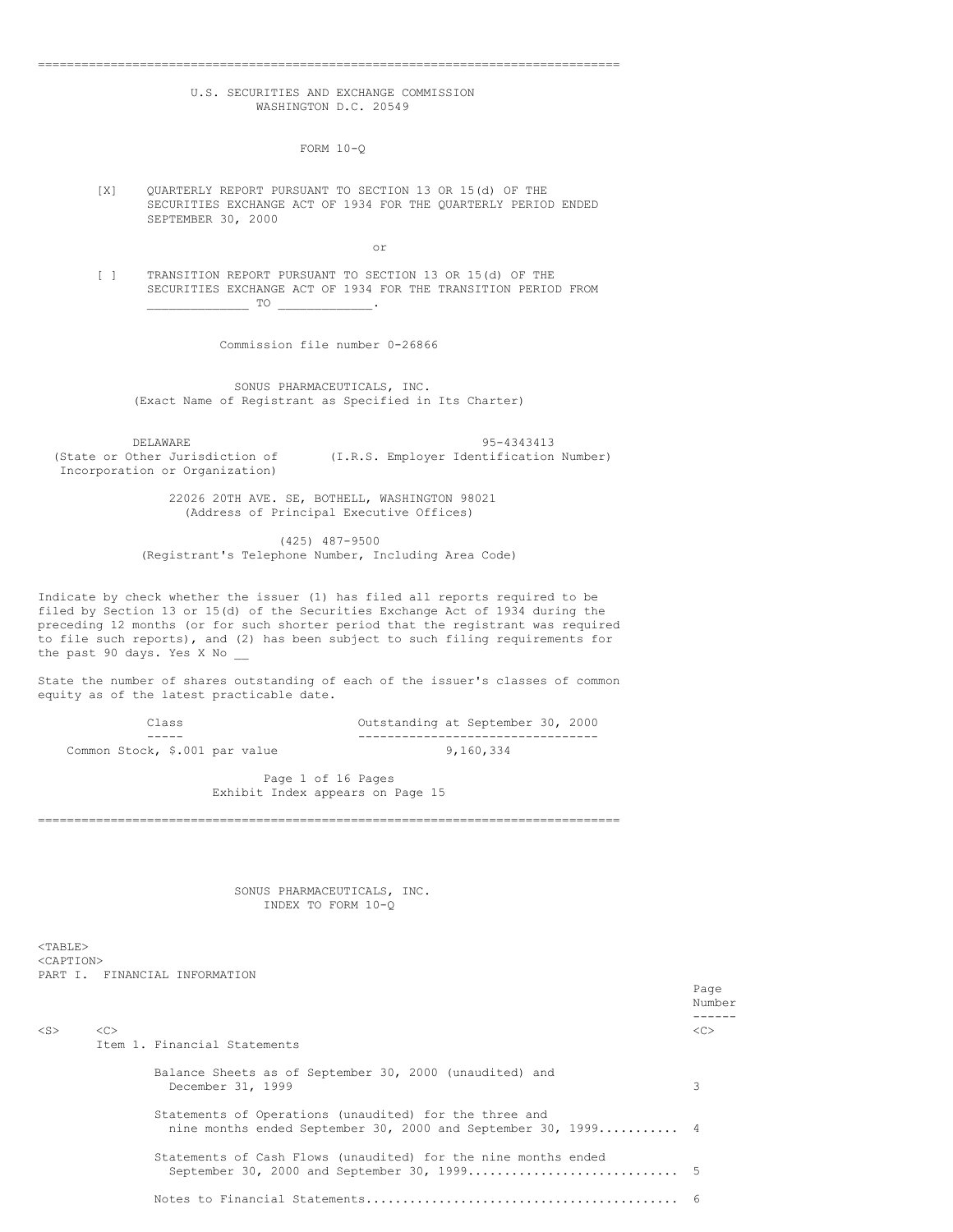|  | Item 2. Management's Discussion and Analysis of Financial Condition     |  |
|--|-------------------------------------------------------------------------|--|
|  |                                                                         |  |
|  | PART II. OTHER INFORMATION                                              |  |
|  |                                                                         |  |
|  |                                                                         |  |
|  | Items 2, 3, 4 and 5 are not applicable and therefore have been omitted. |  |
|  |                                                                         |  |

  |  |2

PART I. FINANCIAL INFORMATION

ITEM 1. FINANCIAL STATEMENTS

SONUS PHARMACEUTICALS, INC. BALANCE SHEETS

<TABLE> <CAPTION>

|                                                                                                                                                                                         | SEPTEMBER 30,<br>2000<br>____________                                                                                                                                                                                                                                                                                                                                                                                                                                                                                                 | DECEMBER 31,<br>1999<br>------------                                                                                                                                                                                                                                                                                                                                                                                                                                                                                                                       |
|-----------------------------------------------------------------------------------------------------------------------------------------------------------------------------------------|---------------------------------------------------------------------------------------------------------------------------------------------------------------------------------------------------------------------------------------------------------------------------------------------------------------------------------------------------------------------------------------------------------------------------------------------------------------------------------------------------------------------------------------|------------------------------------------------------------------------------------------------------------------------------------------------------------------------------------------------------------------------------------------------------------------------------------------------------------------------------------------------------------------------------------------------------------------------------------------------------------------------------------------------------------------------------------------------------------|
|                                                                                                                                                                                         | (UNAUDITED)                                                                                                                                                                                                                                                                                                                                                                                                                                                                                                                           |                                                                                                                                                                                                                                                                                                                                                                                                                                                                                                                                                            |
| $<$ S $>$<br>ASSETS                                                                                                                                                                     | $\langle$ C>                                                                                                                                                                                                                                                                                                                                                                                                                                                                                                                          | <<                                                                                                                                                                                                                                                                                                                                                                                                                                                                                                                                                         |
| Current assets:                                                                                                                                                                         |                                                                                                                                                                                                                                                                                                                                                                                                                                                                                                                                       |                                                                                                                                                                                                                                                                                                                                                                                                                                                                                                                                                            |
| Cash, cash equivalents and marketable securities                                                                                                                                        | \$15,286,417<br>408,327<br>____________                                                                                                                                                                                                                                                                                                                                                                                                                                                                                               | \$16,804,486<br>422,851<br>------------                                                                                                                                                                                                                                                                                                                                                                                                                                                                                                                    |
|                                                                                                                                                                                         |                                                                                                                                                                                                                                                                                                                                                                                                                                                                                                                                       |                                                                                                                                                                                                                                                                                                                                                                                                                                                                                                                                                            |
|                                                                                                                                                                                         | 15,694,744                                                                                                                                                                                                                                                                                                                                                                                                                                                                                                                            | 17,227,337                                                                                                                                                                                                                                                                                                                                                                                                                                                                                                                                                 |
| Equipment, furniture and leasehold improvements, net of                                                                                                                                 |                                                                                                                                                                                                                                                                                                                                                                                                                                                                                                                                       |                                                                                                                                                                                                                                                                                                                                                                                                                                                                                                                                                            |
| accumulated depreciation of \$3,485,614 and \$3,179,956                                                                                                                                 | 565,161                                                                                                                                                                                                                                                                                                                                                                                                                                                                                                                               | 861,434<br>____________                                                                                                                                                                                                                                                                                                                                                                                                                                                                                                                                    |
|                                                                                                                                                                                         | \$16, 259, 905                                                                                                                                                                                                                                                                                                                                                                                                                                                                                                                        | \$18,088,771                                                                                                                                                                                                                                                                                                                                                                                                                                                                                                                                               |
|                                                                                                                                                                                         | ============                                                                                                                                                                                                                                                                                                                                                                                                                                                                                                                          | $\begin{tabular}{ll} \multicolumn{2}{l}{{\color{red}\boldsymbol{=}}} & \multicolumn{2}{l}{\color{blue}\boldsymbol{=}} & \multicolumn{2}{l}{\color{blue}\boldsymbol{=}} & \multicolumn{2}{l}{\color{blue}\boldsymbol{=}} & \multicolumn{2}{l}{\color{blue}\boldsymbol{=}} & \multicolumn{2}{l}{\color{blue}\boldsymbol{=}} & \multicolumn{2}{l}{\color{blue}\boldsymbol{=}} & \multicolumn{2}{l}{\color{blue}\boldsymbol{=}} & \multicolumn{2}{l}{\color{blue}\boldsymbol{=}} & \multicolumn{2}{l}{\color{blue}\boldsymbol{=}} & \multicolumn{2}{l}{\color$ |
| LIABILITIES AND STOCKHOLDERS' EQUITY<br>Current liabilities:                                                                                                                            |                                                                                                                                                                                                                                                                                                                                                                                                                                                                                                                                       |                                                                                                                                                                                                                                                                                                                                                                                                                                                                                                                                                            |
| Accounts payable and accrued expenses                                                                                                                                                   | \$5,000,000<br>2,765,868                                                                                                                                                                                                                                                                                                                                                                                                                                                                                                              | \$5,000,000<br>2,826,169                                                                                                                                                                                                                                                                                                                                                                                                                                                                                                                                   |
| Accrued clinical trial expenses                                                                                                                                                         | 117,006<br>------------                                                                                                                                                                                                                                                                                                                                                                                                                                                                                                               | 215,102<br>------------                                                                                                                                                                                                                                                                                                                                                                                                                                                                                                                                    |
|                                                                                                                                                                                         |                                                                                                                                                                                                                                                                                                                                                                                                                                                                                                                                       |                                                                                                                                                                                                                                                                                                                                                                                                                                                                                                                                                            |
| Total current liabilities                                                                                                                                                               | 7,882,874                                                                                                                                                                                                                                                                                                                                                                                                                                                                                                                             | 8,041,271                                                                                                                                                                                                                                                                                                                                                                                                                                                                                                                                                  |
| Commitments and contingencies<br>Stockholders' equity:                                                                                                                                  |                                                                                                                                                                                                                                                                                                                                                                                                                                                                                                                                       |                                                                                                                                                                                                                                                                                                                                                                                                                                                                                                                                                            |
| Preferred stock; \$.001 par value;<br>5,000,000 authorized; no shares issued or outstanding<br>Common stock; \$.001 par value;<br>30,000,000 shares authorized; 9,160,334 and 8,989,225 |                                                                                                                                                                                                                                                                                                                                                                                                                                                                                                                                       |                                                                                                                                                                                                                                                                                                                                                                                                                                                                                                                                                            |
| shares issued and outstanding at September 30, 2000 and<br>December 31, 1999, respectively                                                                                              | 37,726,876                                                                                                                                                                                                                                                                                                                                                                                                                                                                                                                            | 37, 142, 965                                                                                                                                                                                                                                                                                                                                                                                                                                                                                                                                               |
| Accumulated other comprehensive loss                                                                                                                                                    | (29, 332, 134)<br>(17, 711)                                                                                                                                                                                                                                                                                                                                                                                                                                                                                                           | (27, 071, 604)<br>(23, 861)                                                                                                                                                                                                                                                                                                                                                                                                                                                                                                                                |
| Total stockholders' equity                                                                                                                                                              | ____________<br>8,377,031                                                                                                                                                                                                                                                                                                                                                                                                                                                                                                             | ------------<br>10,047,500                                                                                                                                                                                                                                                                                                                                                                                                                                                                                                                                 |
|                                                                                                                                                                                         | ____________                                                                                                                                                                                                                                                                                                                                                                                                                                                                                                                          | ____________                                                                                                                                                                                                                                                                                                                                                                                                                                                                                                                                               |
| Total liabilities and stockholders' equity                                                                                                                                              | \$16, 259, 905<br>$\begin{tabular}{ll} \multicolumn{3}{l}{{\color{blue}\textbf{m}}} = \multicolumn{3}{l}{\color{blue}\textbf{m}} = \multicolumn{3}{l}{\color{blue}\textbf{m}} = \multicolumn{3}{l}{\color{blue}\textbf{m}} = \multicolumn{3}{l}{\color{blue}\textbf{m}} = \multicolumn{3}{l}{\color{blue}\textbf{m}} = \multicolumn{3}{l}{\color{blue}\textbf{m}} = \multicolumn{3}{l}{\color{blue}\textbf{m}} = \multicolumn{3}{l}{\color{blue}\textbf{m}} = \multicolumn{3}{l}{\color{blue}\textbf{m}} = \multicolumn{3}{l}{\color$ | \$18,088,771<br>============                                                                                                                                                                                                                                                                                                                                                                                                                                                                                                                               |

 $\rm <$  /TABLE>

See accompanying notes.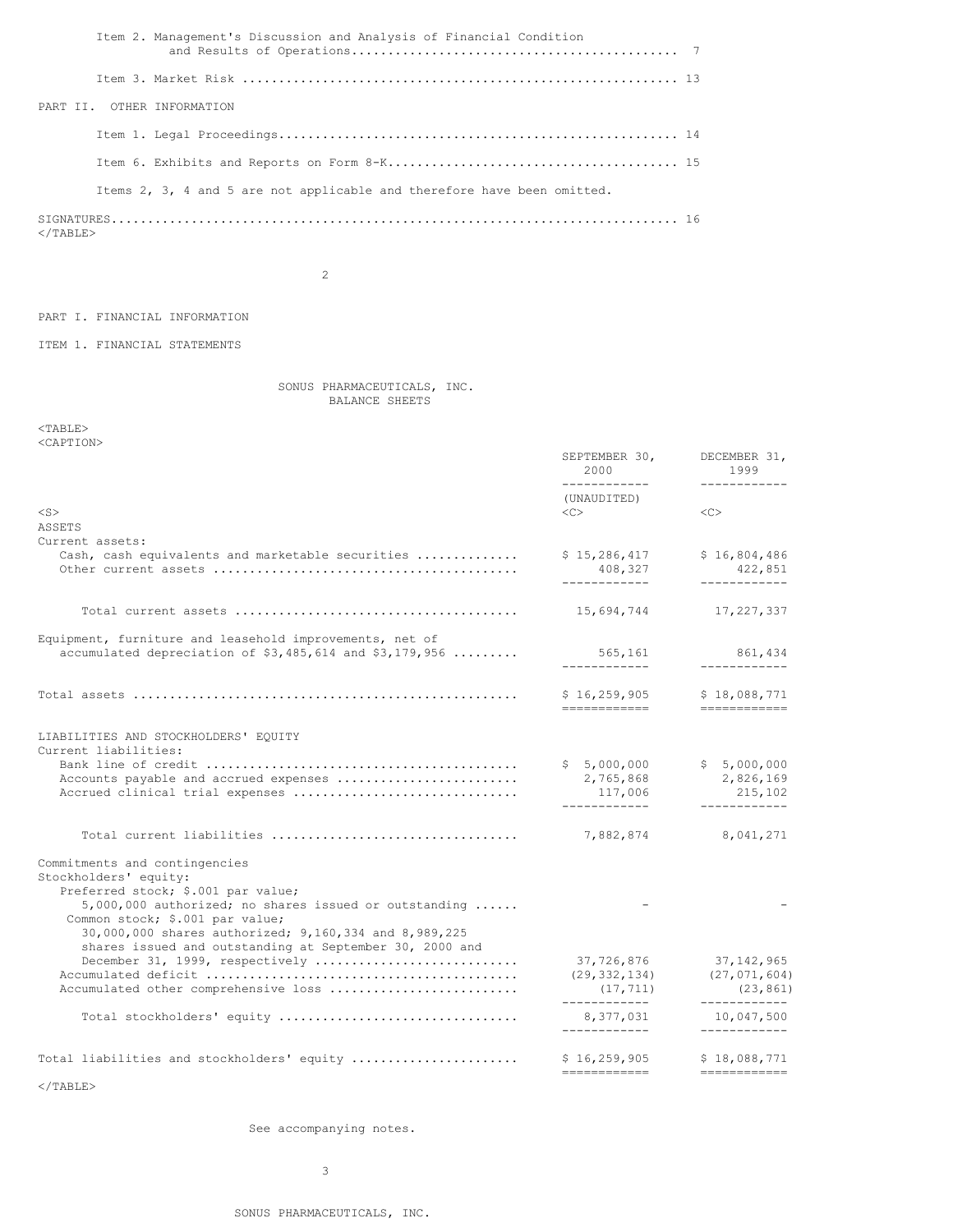## STATEMENTS OF OPERATIONS (UNAUDITED)

 $<$ TABLE>

8,932,683  $<$ /TABLE>

# <CAPTION> THREE MONTHS ENDED NINE MONTHS ENDED SEPTEMBER 30, SEPTEMBER 30, ------------------------------- ---------------- --------------- 2000 1999 2000 1999 ------------ ------------ ------------ ------------ <S> <C> <C> <C>  $<$ Revenues: Collaborative agreements .......................... \$ - \$ 10,000,000 \$ - \$ 12,050,000 Royalty revenue ................................... 68,338 - 113,307 - ------------ ------------ ------------ ------------ Total revenue ........................................ 68,338 10,000,000 113,307 12,050,000 ------------ ------------ ------------ ------------ Operating expenses: Research and development .......................... 1,374,687 1,214,740 3,753,346 4,406,223 General and administrative ........................ 1,028,660 1,916,067 3,549,949 5,499,311 ------------ ------------ ------------ ------------ Total operating expenses ............................. 2,403,347 3,130,807 7,303,295 9,905,534 ------------ ------------ ------------ ------------ Operating income (loss) .............................. (2,335,009) 6,869,193 (7,189,988) 2,144,466 Other income (expense): Interest income ................................... 173,672 63,471 526,269 355,662 Interest expense .................................. (4,998) (20,335) (23,750) (91,814) Other income ...................................... - - 4,250,000 - ------------ ------------ ------------ ------------ Income (loss) before taxes ........................... (2,166,335) 6,912,329 (2,437,469) 2,408,314 Income taxes ......................................... - - (176,939) - ------------ ------------ ------------ ------------ Net income (loss) .................................... \$ (2,166,335) \$ 6,912,329 \$ (2,260,530) \$ 2,408,314 ============ ============ ============ ============ Net income (loss) per common share: Basic ............................................. \$ (0.24) \$ 0.77 \$ (0.25) \$ 0.27 Diluted ........................................... \$ (0.24) \$ 0.76 \$ (0.25) \$ 0.27 Shares used in computation of per share amounts: Basic ............................................. 9,157,964 8,984,550 9,127,846 8,786,465 Diluted ........................................... 9,157,964 9,089,663 9,127,846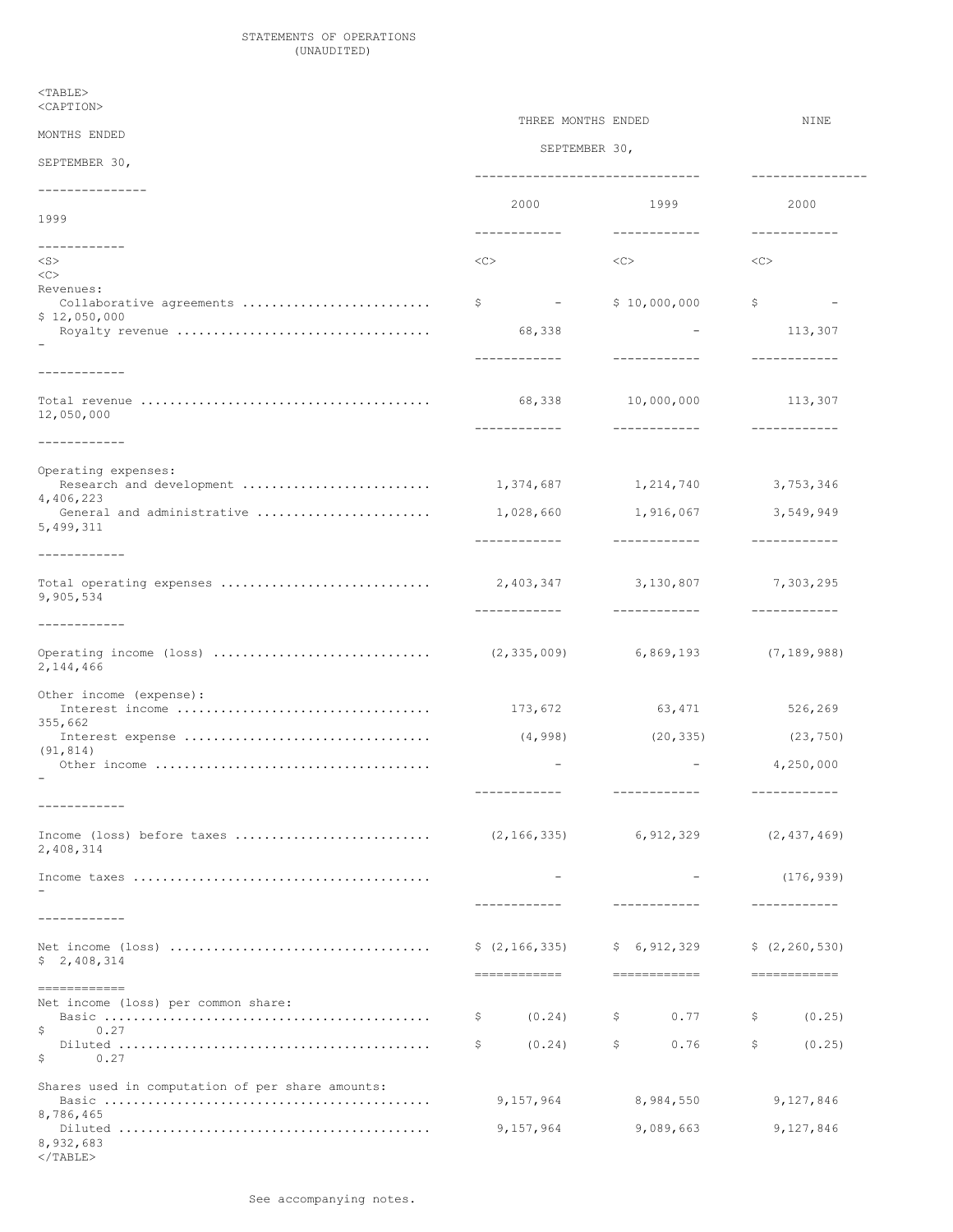## SONUS PHARMACEUTICALS, INC. STATEMENTS OF CASH FLOWS (UNAUDITED)

## <TABLE> <CAPTION>

|                                                                                         | NINE MONTHS ENDED SEPTEMBER 30,<br>------------------------- |                                        |
|-----------------------------------------------------------------------------------------|--------------------------------------------------------------|----------------------------------------|
|                                                                                         | 2000<br>____________                                         | 1999<br>------------                   |
| $<$ S $>$                                                                               | $CC$ >                                                       | $\langle C \rangle$                    |
| OPERATING ACTIVITIES:                                                                   |                                                              |                                        |
| Adjustments to reconcile net income (loss) to net cash used in<br>operating activities: | \$(2, 260, 530)                                              | \$2,408,314                            |
| Depreciation and amortization<br>Changes in operating assets and liabilities:           | 305,193                                                      | 484,152                                |
|                                                                                         |                                                              | (5,000,000)                            |
|                                                                                         | 14,524                                                       | 253,520                                |
| Accounts payable and accrued expenses                                                   | (60, 301)                                                    | 1,020,262                              |
| Accrued clinical trial expenses                                                         | (98, 096)                                                    | (995, 954)                             |
| Net cash used in operating activities                                                   | ------------<br>(2,099,210)                                  | ------------<br>(1, 829, 706)          |
| INVESTING ACTIVITIES:                                                                   |                                                              |                                        |
| Purchases of equipment, furniture and leasehold improvements $\ldots$ .                 | (8, 920)                                                     | (39, 098)                              |
| Purchases of marketable securities                                                      | (7, 690, 228)                                                | (15, 350, 254)                         |
| Proceeds from sale of marketable securities                                             | 499,995                                                      | 12,613,763                             |
| Proceeds from maturities of marketable securities                                       | 8,883,781<br>-------------                                   | 7,049,147<br>------------              |
| Net cash provided by investing activities                                               | 1,684,568                                                    | 4,273,558                              |
| FINANCING ACTIVITIES:                                                                   |                                                              |                                        |
| Proceeds from bank line of credit                                                       | 15,000,000                                                   | 15,000,000                             |
| Repayment of bank line of credit                                                        | (15,000,000)                                                 | (15,000,000)                           |
|                                                                                         | $\sim$                                                       | 30,783                                 |
| Repayment of capitalized lease obligations                                              |                                                              | (62, 156)                              |
| Proceeds from issuance of common stock                                                  | 583,911                                                      | 41,668                                 |
| Net cash provided by financing activities                                               | ------------<br>583,911<br>____________                      | ------------<br>10,295<br>____________ |
|                                                                                         |                                                              |                                        |
| Increase in cash and cash equivalents for the period                                    | 169,269                                                      | 2,454,147                              |
| Cash and cash equivalents at beginning of period                                        | 5,894,194                                                    | 5,203,925                              |
| Cash and cash equivalents at end of period                                              | ____________<br>6,063,463                                    | ------------<br>7,658,072              |
| Marketable securities at end of period                                                  | 9,222,954                                                    | 7,490,663                              |
|                                                                                         | ____________                                                 | ------------                           |
| Total cash, cash equivalents and marketable securities                                  | \$15, 286, 417<br>------------                               | \$15, 148, 735<br>============         |
| Supplemental cash flow information:                                                     |                                                              |                                        |
| Conversion of long-term debt to common stock                                            | $S-$                                                         | \$2,080,005                            |
|                                                                                         | 23,750<br>\$                                                 | S<br>39,729                            |
|                                                                                         | $S -$                                                        | $S -$                                  |

</TABLE>

See accompanying notes.

### 5

## SONUS PHARMACEUTICALS, INC. NOTES TO FINANCIAL STATEMENTS (UNAUDITED)

# 1. BASIS OF PRESENTATION

The unaudited financial statements have been prepared in accordance with generally accepted accounting principles for interim financial information and with the instructions to Form 10-Q. Accordingly, they do not include all of the information and footnotes required to be presented for complete financial statements. The accompanying financial statements reflect all adjustments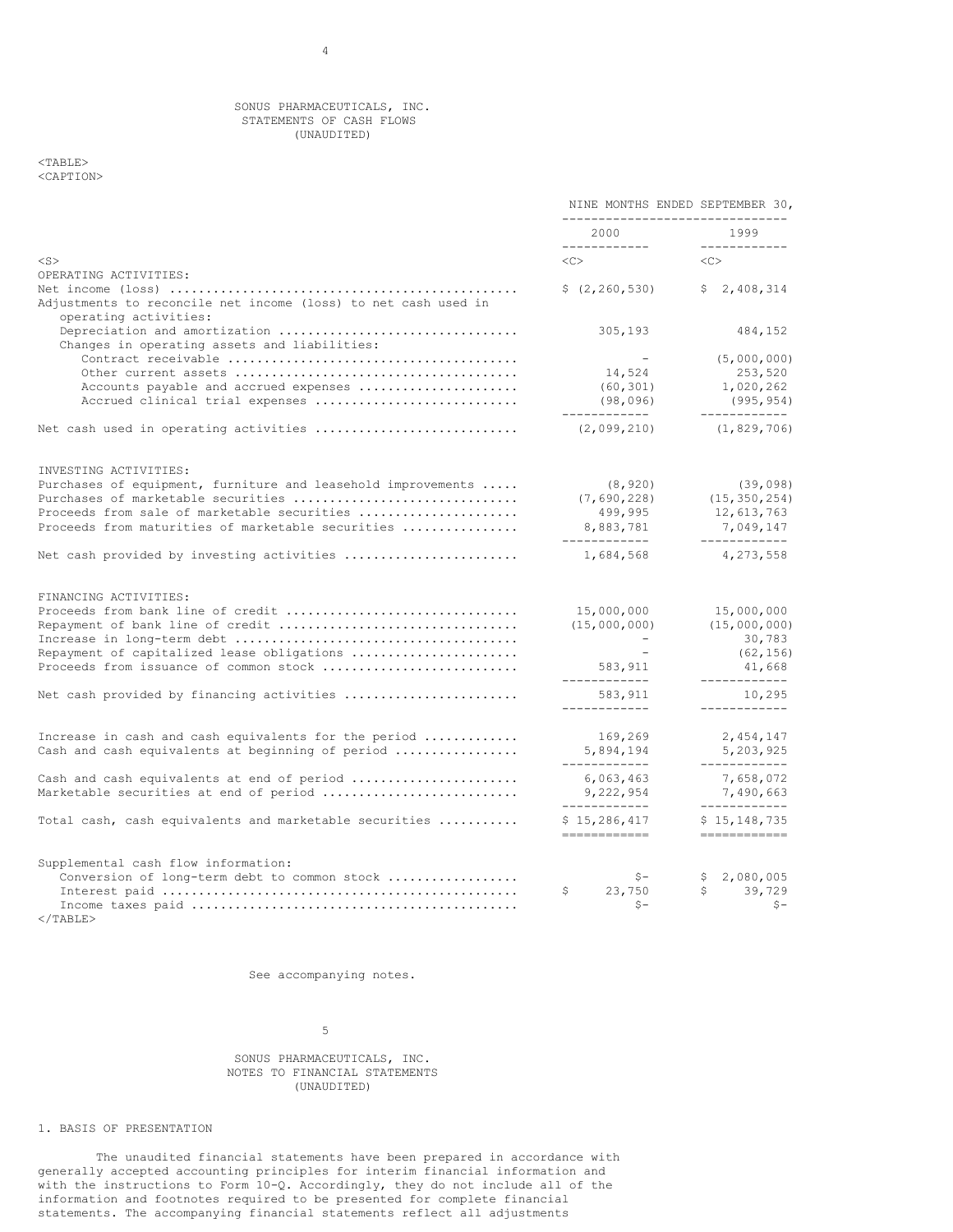(consisting only of normal recurring items) which are, in the opinion of management, necessary for a fair presentation of the results for the interim periods presented.

The financial statements and related disclosures have been prepared with the assumption that users of the interim financial information have read or have access to the audited financial statements for the preceding fiscal year. Accordingly, these financial statements should be read in conjunction with the audited financial statements and the related notes thereto included in the Form 10-K for the year ended December 31, 1999 and filed with the SEC on February 29, 2000.

### 2. CONTINGENCIES

The Company is party to certain legal matters related to its business. See "Part II. Other Information; Item 1. Legal Proceedings."

6

ITEM 2. MANAGEMENT'S DISCUSSION AND ANALYSIS OF FINANCIAL CONDITION AND RESULTS OF OPERATIONS

## MD&A OVERVIEW

In Management's Discussion and Analysis we explain the general financial condition and the results of operations for our Company, including:

- an overview of our Company's business;
- results of operations and why those results are different from the prior year;
- the capital resources our Company currently has and possible sources of additional funding for future capital requirements; and
- certain factors that may affect our business and future results.

## BUSINESS OVERVIEW

Our Company is engaged in the research and development of drug delivery and blood substitute products based on our proprietary emulsion and surfactant technology.

In the area of drug delivery, we are applying our TOCOSOL(TM) oil-in-water emulsion technology to the formulation of poorly soluble drugs for delivery to the patient in a less toxic and more convenient method of administration. The first application of our drug delivery technology is an injectable paclitaxel emulsion formulation, S-8184, which is under development for the treatment of breast, ovarian or lung cancer. We recently filed an Investigational New Drug Application, or IND, with the U.S. Food and Drug Administration and plan to initiate Phase 1 human clinical studies with S-8184 early in 2001.

We are also developing a perfluorocarbon-based blood substitute product, S-9156, for oxygenation of the body's tissues in applications such as acute or surgical blood loss, treatment of radiotherapy resistant tumors or in cases of compromised blood oxygen carrying capacity. We entered into a research agreement with the State University of New York at Buffalo in March 2000 for development of our blood substitute product and plan to complete pre-clinical studies with S-9156 and file an Investigational New Drug Application, or IND, in 2001.

In October 2000, we announced a strategic decision to refocus our business on the development of our drug delivery and blood substitute products. In addition, we withdrew the New Drug Application, or NDA, and discontinued clinical activity for our ultrasound contrast product, EchoGen(R). We also decided not to pursue commercialization of EchoGen in Europe. These decisions were based on several factors, including discussions with the FDA that revealed that significant amount of additional work would need to be done to get EchoGen approved in the U.S. and the opportunities available to advance our drug delivery and blood substitute products.

# RESULTS OF OPERATIONS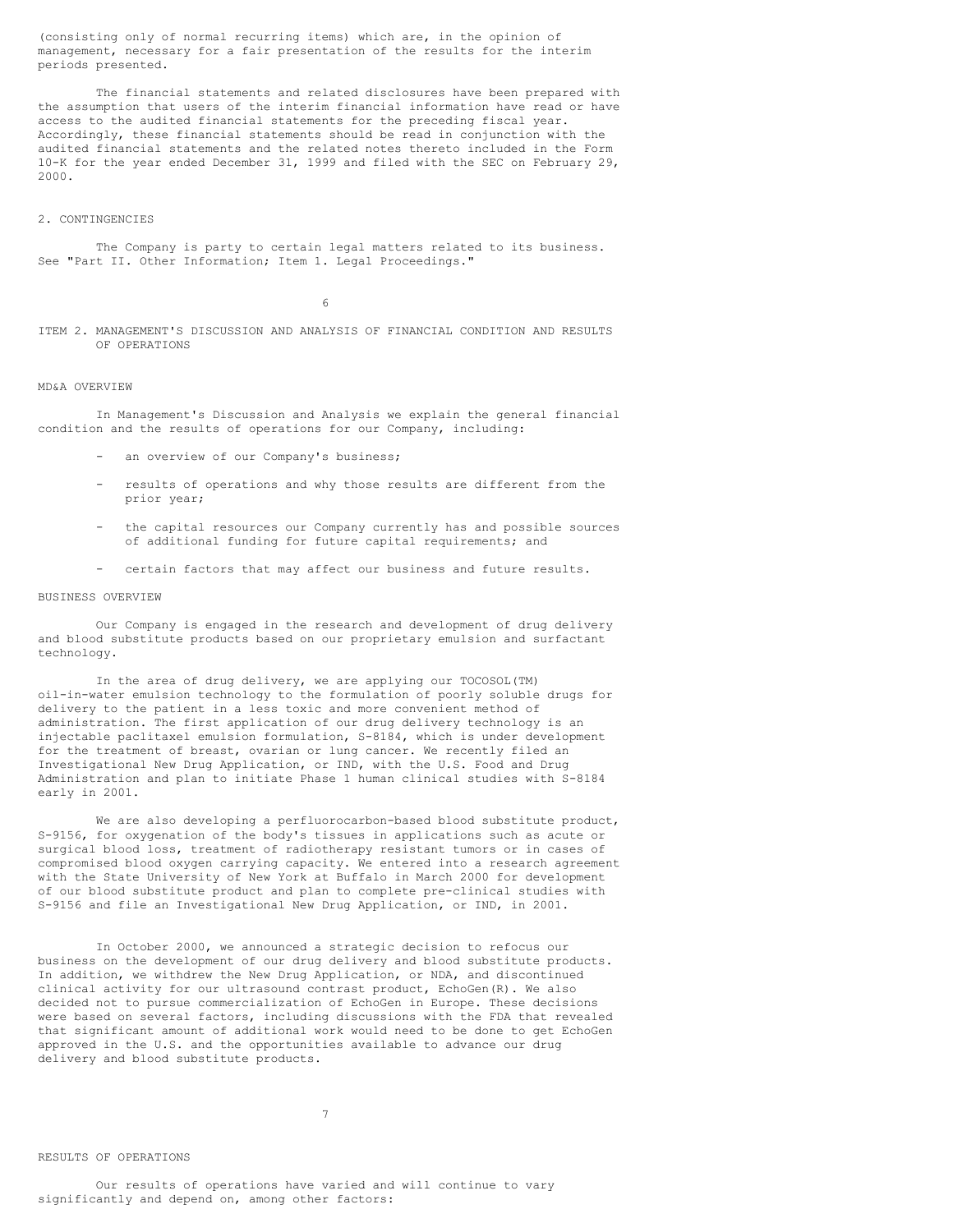- timing of payments under contractual and license agreements;
- - entering into additional contractual agreements;
- - timing and costs of clinical trials, legal matters and expenses related to product development; and
- - timing of regulatory approvals.

Revenue in the third quarter of 2000 was \$68,000 compared to \$10.0 million in the third quarter of 1999. Revenue in the third quarter of 2000 represents royalty income payable to us by Nycomed under our patent license agreement with Nycomed. Revenue in the third quarter of 1999 represents the \$10.0 million license fee paid to us by Nycomed upon signing the patent licensing agreement with Nycomed. Revenue was \$113,000 for the nine months ended September 30, 2000 and represented royalty income from Nycomed while revenue in the prior year period was \$12.1 million, consisting of the \$10.0 million license fee from Nycomed and \$2.1 million received under collaborative agreements with third parties.

Total operating expenses were \$2.4 million for the third quarter of 2000 compared with \$3.1 million for the third quarter of 1999. Total operating expenses for the nine months ended September 30, 2000 were \$7.3 million compared with \$9.9 million for the same period in 1999. The decrease in operating expenses from the prior year was primarily due to a lower level of research and development spending and lower general and administrative expenses due to the reduction in legal costs as a result of the transfer of ongoing patent litigation responsibilities to Nycomed under the patent license agreement that we entered into with Nycomed in 1999 and the settlement of that patent litigation in May 2000.

Other income for the nine months ended September 30, 2000 represents payments received in the second quarter of 2000 totalling \$4.25 million from patent litigation and insurance settlements.

Interest income, net of interest expense, was \$168,000 for the third quarter of 2000 compared with \$43,000 for the same period of the prior year and \$503,000 and \$264,000 for the nine months ended September 30, 2000 and 1999, respectively. The increase in net interest income was primarily due to higher levels of invested cash in 2000.

## LIQUIDITY AND CAPITAL RESOURCES

We have historically financed operations with payments received under contractual agreements with third parties, proceeds from equity financings and a bank line of credit. At September 30, 2000, we had cash, cash equivalents and marketable securities of \$15.3 million compared with \$16.8 million at December 31, 1999. The slight decrease in cash balances from December 31, 1999 was primarily due to the current year net loss of \$2.2 million offset in part by cash received of \$583,000 from the exercise of stock options.

We have a bank loan agreement which provides for a \$5.0 million revolving line of credit facility and bears interest at the prime rate plus 1.0%. At September 30, 2000, we had borrowings of \$5.0 million outstanding under the line of credit. The line of credit expires August 30, 2001 and is secured by our tangible assets. We are required to maintain a minimum of \$5.0 million of cash in order to borrow under the line of credit, and the borrowed funds are required to be held at the borrowing bank. We cannot give assurance that we will be able to renew the loan agreement or that we will be able to maintain the minimum balances necessary to borrow under the line of credit.

8

We expect that our cash needs will increase in future periods due to planned clinical trials and other product development costs associated with our drug delivery and blood substitute products. Based on our current operating plan for 2001 including planned clinical trials and other product development costs, we estimate that existing cash and marketable securities will be sufficient to meet our cash requirements through 2001. However, we may seek additional funding through available means, which may include debt and/or equity financing or funding under additional third party agreements. Our future capital requirements depend on many factors including:

- - the ability to attract and retain new collaborative agreement partners;

- - the ability to obtain funding under contractual and licensing agreements;
- - the ability to maintain our bank line of credit;
- - the progress of our research and development programs and clinical trials;
- - the time and costs required to obtain regulatory approvals;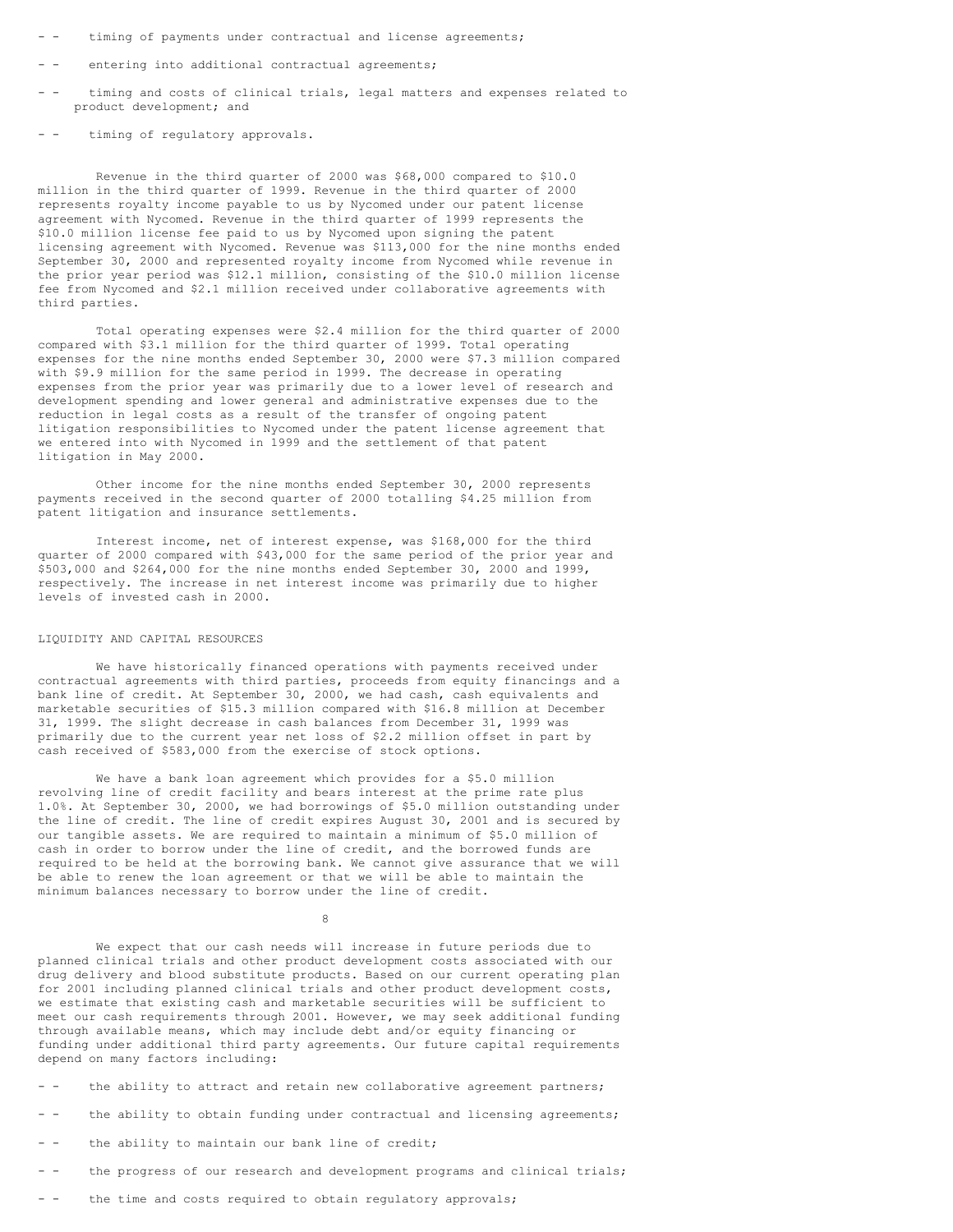- the costs of filing, prosecuting and enforcing patents, patent applications, patent claims and trademarks; and
- the cost of defending, and any damages or settlement payments that may be paid pursuant to legal proceedings.

We cannot give assurance that additional financing will be available on acceptable terms, if at all. Any equity financing would likely result in substantial dilution to our existing stockholders and debt financing, if available, may include restrictive covenants. If we are unable to raise additional financing, we may be required to curtail or delay the development of our products and new product research and development, which could seriously harm our business.

## CERTAIN FACTORS THAT MAY AFFECT OUR BUSINESS AND FUTURE RESULTS

This report contains forward looking statements which are based upon management's current beliefs and judgment. These statements and our business are subject to a number of risks and uncertainties, some of which are discussed below. Other risks are presented elsewhere in this report. You should consider the following risks carefully in addition to the other information contained in this report before purchasing shares of our common stock. If any of the following risks actually occur, they could seriously harm our business, financial condition or results of operations. In such case, the trading price of our common stock could decline, and you may lose all or part of your investment.

If we fail to develop products, then we may never realize revenue from product commercialization. A key element of our business strategy is to utilize our technologies for the development and commercialization of drug delivery and blood substitute products. Our drug delivery technology is a new approach to the formulation of water insoluble compounds for therapeutic applications. To date, we have performed preclinical testing on our blood substitute product, S-9156, and only one of our drug delivery products, S-8184. Significant expenditures in additional research and development, clinical testing, regulatory and sales and marketing activities will be necessary in order for us to commercialize any products developed with our technology. While it is our strategy to develop additional products under our drug delivery technology by entering into feasibility study agreements with companies who own active compounds, there can be no assurance that we will enter into any additional feasibility studies. Moreover, there can be no assurance that these feasibility studies will result in development or license agreements. Without feasibility studies or development or license agreements, we may need to scale back or terminate our efforts to develop other products under our drug delivery technology.

We have a history of operating losses; and we may never become profitable. We have experienced significant accumulated losses since our inception in 1991, and are expected to incur net losses in the foreseeable future. These losses have resulted primarily from expenses associated with our research and development activities, including preclinical and clinical trials, and general and administrative expenses.

9

We anticipate that our operating losses will continue as we further invest in research and development for our drug delivery and blood substitute products. Even if we generate significant product revenues, there can be no assurance that we will be able to sustain profitability. Our results of operations have varied and will continue to vary significantly and depend on, among other factors:

- the entering into new collaborative or product license agreements;
- the timing of payments, if any, under collaborative partner agreements;
- the timing and costs of clinical trials;
- the success of our research and development efforts; and
- costs related to obtaining, defending and enforcing patents.

We may need additional capital in the future. If additional capital is not available, we may have to curtail or cease operations. Our development efforts to date have consumed substantial amounts of cash and we have generated only limited revenues from payments received from our contractual agreements. Our future capital requirements depend on many factors including:

- our ability to obtain and retain funding from third parties under contractual agreements;
- the ability to maintain our bank line of credit;
- our progress on research and development programs and clinical trials;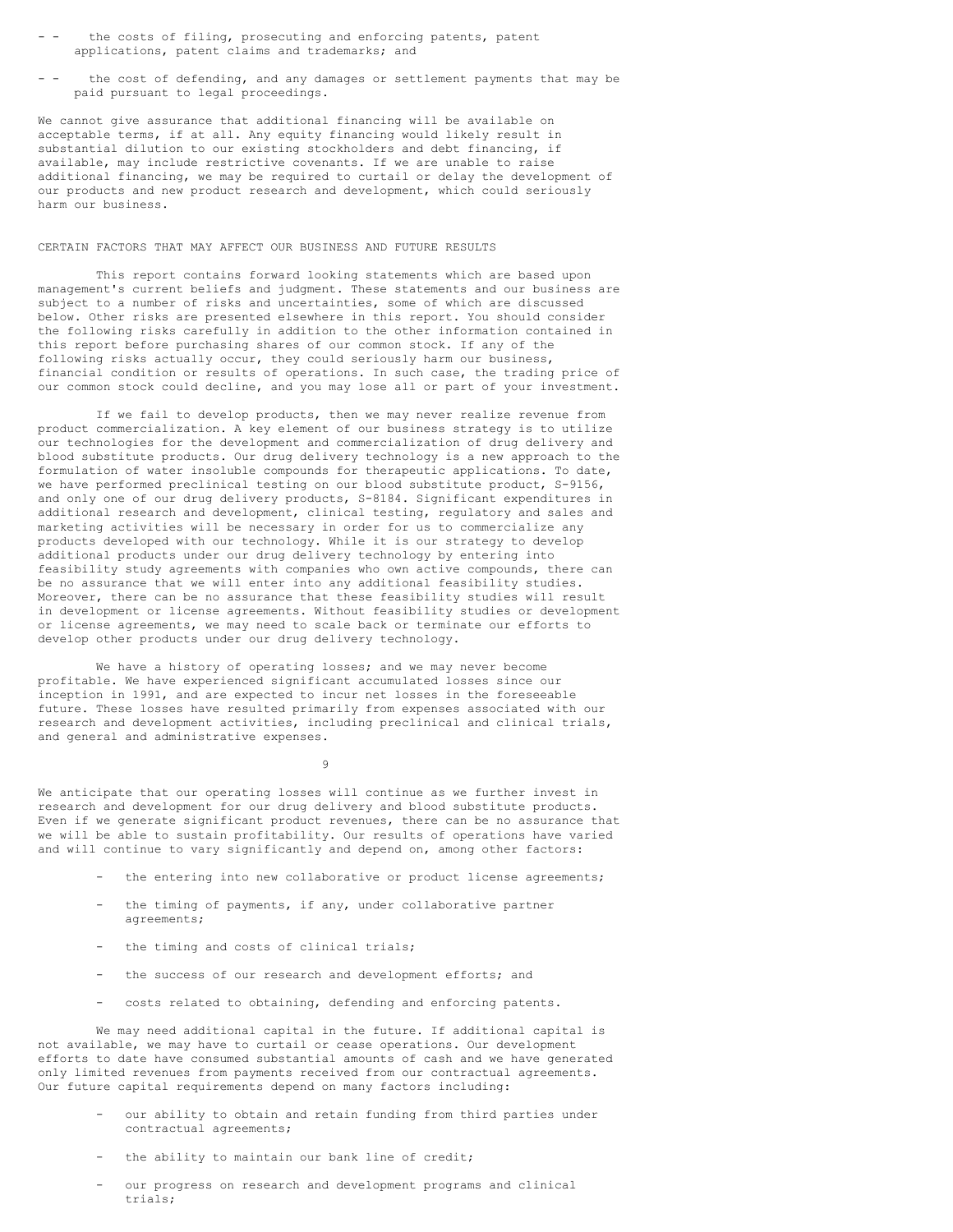- the time and costs required to gain regulatory approvals;
- the costs of filing, prosecuting and enforcing patents, patent applications, patent claims and trademarks;
- the costs of marketing and distribution;
- the status of competing products; and
- the market acceptance and third-party reimbursement of our products, if approved.

Additional capital may not be available on terms acceptable to us, or at all. Any equity financing would likely result in substantial dilution to existing stockholders and debt financing, if available, may include restrictive covenants. If we are unable to raise additional financing, we may have to reduce our expenditures, scale back our development of new products or license to others products that we otherwise would seek to commercialize ourselves.

We depend on third parties for funding, clinical development and distribution. We are dependent on third parties for funding and performance of a variety of activities including research, clinical development and manufacturing our products. If we are unable to establish these arrangements with third parties, if they are terminated or the collaborations are not successful, we will be required to identify alternative partners to fund or perform research, clinical development, and/or manufacturing, which could have a material adverse effect on our business, financial condition and results of operations. Our success depends in part upon the performance by these collaborators of their responsibilities under these arrangements. We have no control over the resources that any collaborator may devote to the development and commercialization of products under these collaborations and our collaborators may fail to conduct their collaborative activities successfully or in a timely manner.

Governmental regulatory requirements are lengthy and expensive and failure to obtain necessary approvals will prevent us or our collaborators from commercializing a product. We are subject to uncertain governmental regulatory requirements and a lengthy approval process for our products prior to any commercial sales of our products. The development and commercial use of our products is regulated by the U.S. Food and Drug Administration, or FDA, the European Medicines Evaluation Agency, or EMEA, and comparable foreign regulatory agencies. The regulatory approval process for new products is lengthy and expensive. Before we can file an application with the FDA and comparable foreign agencies, the product candidate must undergo extensive testing, including animal studies and human clinical trials that can take many years and may require substantial expenditures. Data obtained from such testing may

10

be susceptible to varying interpretations which could delay, limit or prevent regulatory approval. In addition, changes in regulatory policy for product approval may cause delays or rejections. Our company, and any collaborative partners may encounter significant delays or excessive costs in our efforts to secure necessary approvals. We cannot predict if or when any of our products under development will be commercialized.

Future U.S. or foreign legislative or administrative actions also could prevent or delay regulatory approval of our products. Even if regulatory approvals are obtained, they may include significant limitations on the indicated uses for which a product may be marketed. A marketed product also is subject to continual FDA, EMEA and other regulatory agency review and regulation. Later discovery of previously unknown problems or failure to comply with the applicable regulatory requirements may result in restrictions on the marketing of a product or withdrawal of the product from the market, as well as possible civil or criminal sanctions. In addition, if marketing approval is obtained, the FDA, EMEA or other regulatory agency may require post-marketing testing and surveillance programs to monitor the product's efficacy and side effects. Results of these post-marketing programs may prevent or limit the further marketing of a product.

The markets for pharmaceutical products are highly competitive and if we fail to compete effectively our revenues will decline. The health care industry is characterized by extensive research efforts and rapid technological change. Competition in the development of pharmaceutical products is intense and expected to increase. We also believe that other medical and pharmaceutical companies will compete with us in the areas of research and development, acquisition of products and technology licenses, and the manufacturing and marketing of drug delivery and blood substitute products. We expect that competition in the drug delivery and blood substitute fields will be based primarily on:

- efficacy;
- safety;
- ease of administration: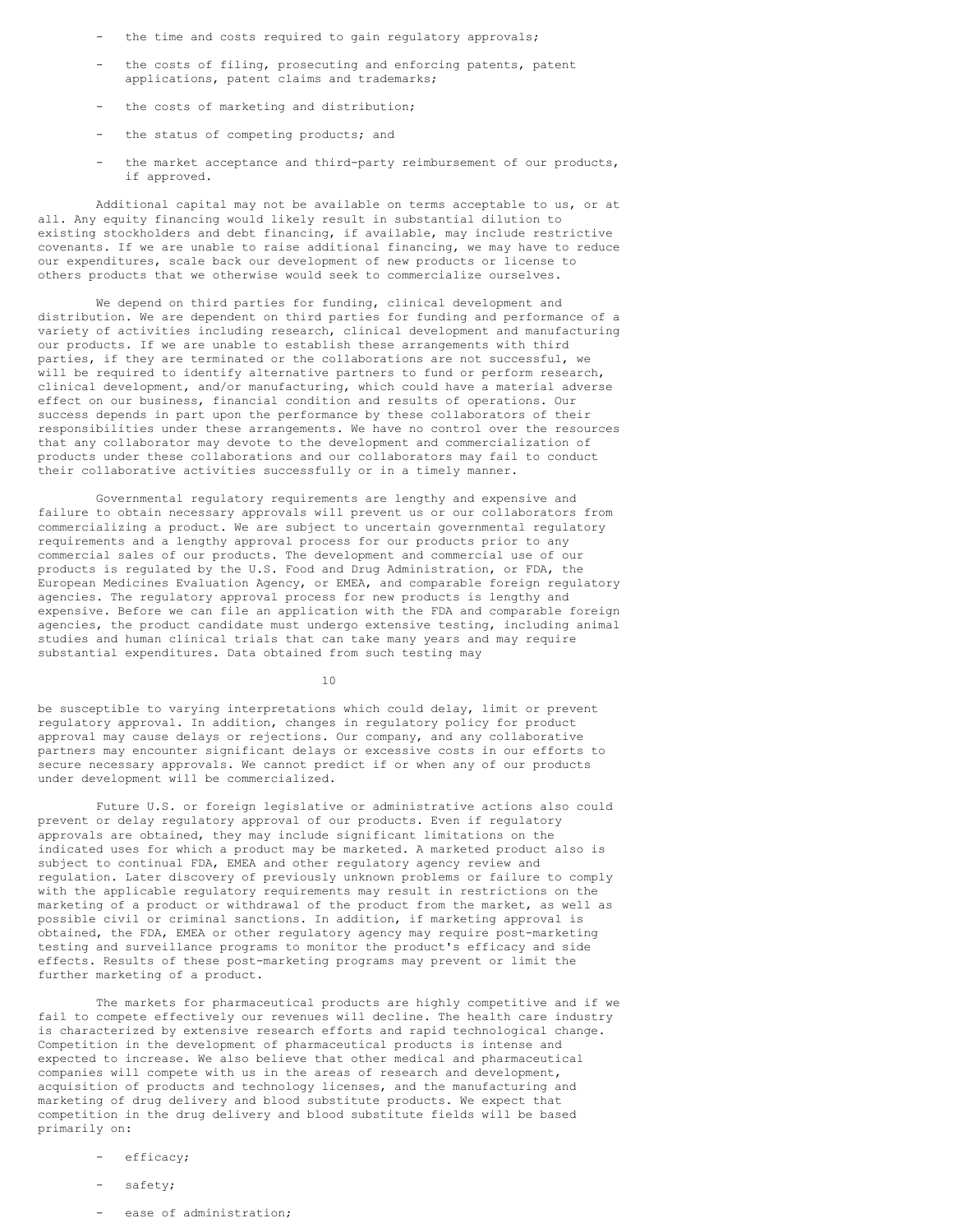- breadth of approved indications; and
- physician, healthcare payor and patient acceptance.

Many of our competitors and potential competitors have substantially greater financial, technical and human resources than we do and have substantially greater experience in developing products, obtaining regulatory approvals and marketing and manufacturing medical products. Accordingly, these competitors may succeed in obtaining FDA approval for their products more rapidly than us. In addition, other technologies or products may be developed that have an entirely different that would render our technology and products noncompetitive or obsolete.

We primarily rely on third party suppliers and manufacturers to produce products that we develop and failure to retain such suppliers and manufacturers would adversely impact our ability to commercialize our products. We currently rely on third parties to supply the chemical ingredients necessary for our drug delivery and blood substitute products. The active chemical ingredients for our products are manufactured by a limited number of vendors. The inability of these vendors to supply medical-grade materials to us could delay the manufacture of, or cause us to cease the manufacturing of our products. We also rely on third parties to manufacture our drug delivery and blood substitute products for research and development and clinical trials. Suppliers and manufacturers of our products must operate under GMP regulations, as required by the FDA, and there are a limited number of contract manufacturers that operate under GMP regulations. If we do not develop an in-house manufacturing capability or we are not able to identify and qualify alternative contract manufacturers, we may not be able to produce the required amount of our products for research and development and clinical trials. Failure to retain qualified suppliers and manufacturers will delay our research and development efforts as well as the time it takes to commercialize our products, which could materially adversely affect our operating results.

11

If we fail to secure adequate intellectual property protection or become involved in an intellectual property dispute, it could significantly harm our financial results and ability to compete. Our success will depend, in part, on our ability to obtain and defend patents and protect trade secrets. The patent position of medical and pharmaceutical companies is highly uncertain and involves complex legal and factual questions. There can be no assurance that any claims which are included in pending or future patent applications will be issued, that any issued patents will provide us with competitive advantages or will not be challenged by third parties, or that the existing or future patents of third parties will not have an adverse effect on our ability to commercialize our products. Furthermore, there can be no assurance that other companies will not independently develop similar products, duplicate any of our products or design around patents that may be issued to us. Litigation may be necessary to enforce any patents issued to us or to determine the scope and validity of others' proprietary rights in court or administrative proceedings. Any litigation or administrative proceeding could result in substantial costs to us and distraction of our management. An adverse ruling in any litigation or administrative proceeding could have a material adverse effect on our business, financial condition and results of operations.

Our commercial success will depend in part on not infringing patents issued to competitors. There can be no assurance that patents belonging to competitors will not require us to alter our products or processes, pay licensing fees or cease development of our current or future products. Any litigation regarding infringement could result in substantial costs to us and distraction of our management, and any adverse ruling in any litigation could have a material adverse effect on our business, financial condition and results of operations. Further, there can be no assurance that we will be able to license other technology that we may require at a reasonable cost or at all. Failure by us to obtain a license to any technology that we may require to commercialize our products would have a material adverse effect on our business, financial condition and results of operations. In addition, to determine the priority of inventions and the ultimate ownership of patents, we may participate in interference, reissue or re-examination proceedings conducted by the PTO or in proceedings before foreign agencies with respect to any of our existing patents or patent applications or any future patents or applications, any of which could result in loss of ownership of existing, issued patents, substantial costs to us and distraction of our management.

The success of our products will depend, in part, on the acceptance of our products by third party payors. Our ability to successfully commercialize products that we develop will depend, in part, upon the extent to which reimbursement of the cost of such products will be available from domestic and foreign health administration authorities, private health insurers and other payor organizations. Third party payors are increasingly challenging the price of medical products and services or restricting the use of certain procedures in an attempt to limit costs. Further, significant uncertainty exists as to the reimbursement status of newly approved health care products, and there can be no assurance that adequate third party coverage will be available.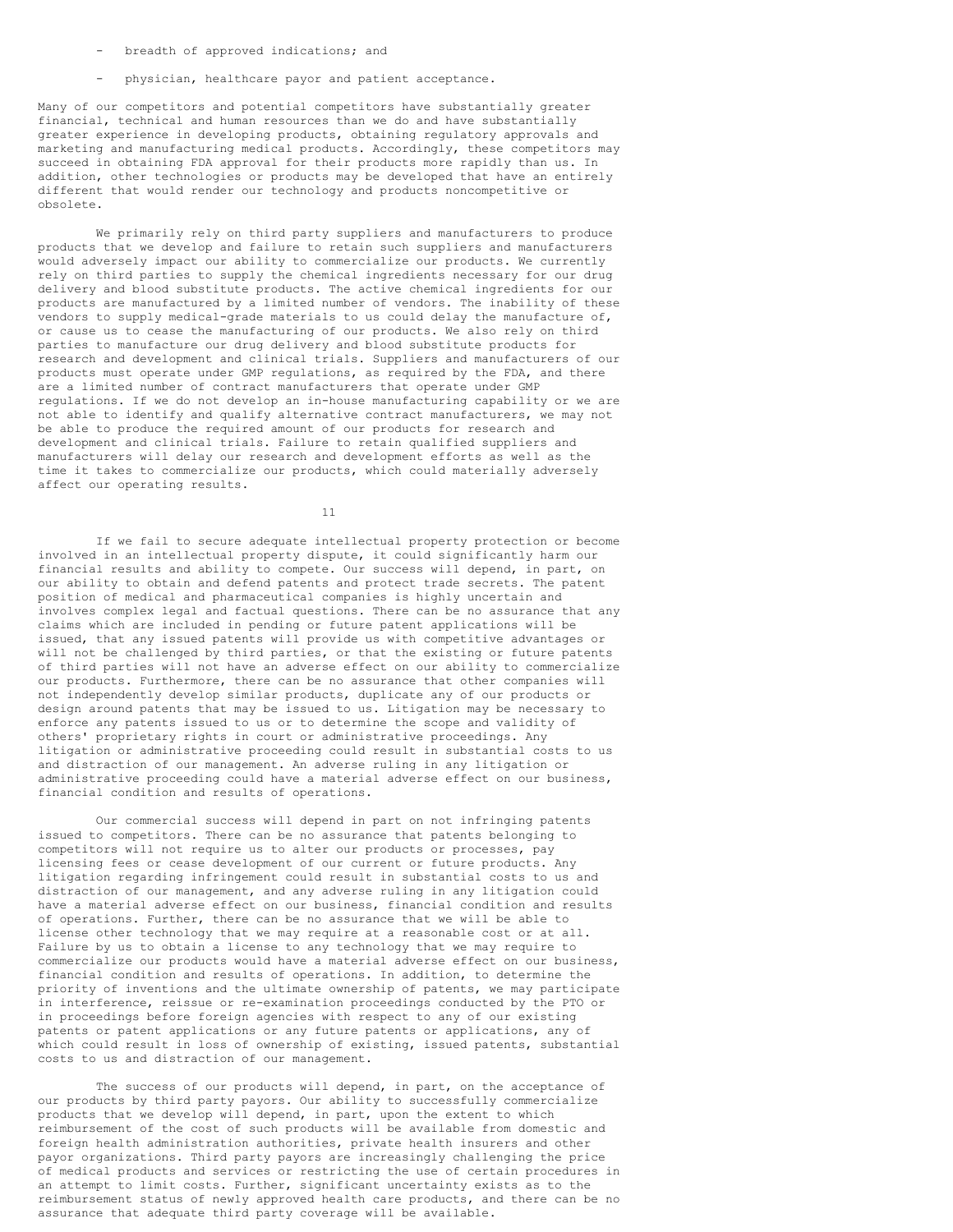Failure to satisfy Nasdaq National Market Listing requirements may result in our stock being delisted from the Nasdaq National Market. Our common stock is currently listed on the Nasdaq National Market under the symbol "SNUS." For continued inclusion on the Nasdaq National Market, we must maintain among other requirements net tangible assets of at least \$4.0 million, a minimum bid price of \$1.00 per share, and a market value of our public float of at least \$5.0 million. As of the date of this report, we had net tangible assets in excess of the \$4.0 million requirement; however, our shares were trading at less than \$1.00 per share and the market cap of our public float was less than \$5.0 million. In the event that we fail to satisfy the listing standards on a continuous basis, our common stock may be removed from listing on the Nasdaq National Market. If our common stock is delisted from the Nasdaq National Market, trading of our common stock, if any, would be conducted in the over-the-counter market in the so-called "pink sheets" or, if available, the NASD's "Electronic Bulletin Board." As a result, stockholders could find it more difficult to dispose of, or to obtain accurate quotations as to the value of, our common stock and the trading price per share could be reduced.

12

If we lose our key personnel or are unable to attract and retain qualified scientific and management personnel, we may be unable to become profitable. We are highly dependent on our key executives. The loss of any of these key executives or the inability to recruit and retain qualified scientific personnel to perform research and development and qualified management personnel could have a material adverse effect on our business, financial condition and results of operations. There can be no assurance that we will be able to attract and retain such personnel on acceptable terms, if at all, given the competition for experienced scientists and other personnel among numerous medical and pharmaceutical companies, universities and research institutions.

### ITEM 3. MARKET RISK

The market risk inherent in our short-term investment portfolio represents the potential loss that could arise from adverse changes in interest rates. If market rates hypothetically increase immediately and uniformly by 100 basis points from levels at September 30, 2000, the decline in the fair value of the investment portfolio would not be material. We believe we have the ability to hold our fixed income investments until maturity and therefore we do not expect our operating results or cash flows to be affected to any significant degree by a sudden change in market interest rates.

13

PART II. OTHER INFORMATION

## ITEM 1. LEGAL PROCEEDINGS

a. In July 2000, DuPont Pharmaceuticals Company, DuPont Contrast Imaging, Inc., E.I. Du Pont de Nemours & Co., Inc. and DuPont Pharma, Inc. (collectively "DuPont") filed a complaint in the United States District Court for the District of Massachusetts against us and certain Nycomed Amersham-related entities. DuPont's complaint seeks a declaratory judgment that certain ultrasound contrast patents owned by us and licensed to Nycomed are invalid and not infringed by DuPont. We and Nycomed believe DuPont's complaint is without merit and intend to vigorously defend against the complaint.

Under our license agreement with Nycomed, Nycomed has the right to enforce the patents in the field of non-perflouropentane ultrasound contrast agents on behalf of Nycomed and on our behalf, at Nycomed's expense. Pursuant to this right, Nycomed and we also have filed against DuPont a patent infringement action in the U.S. District Court for the Western District of Washington alleging that DuPont's contrast agent known as "Definity" infringes patents we own and have licensed to Nycomed. The patent infringement action filed in Washington is based on the same questions of patent infringement and validity that were raised in the Massachusetts action. It is likely that only one of these actions will go forward so that the entire patent dispute between Nycomed, us, and DuPont will be heard in one court, either in Washington or in Massachusetts.

Pursuant to our license agreement with Nycomed, Nycomed will bear all costs and expenses associated with the prosecution of the Washington action and the defense of the Massachusetts action.

b. In 1998, various class action complaints were filed in the Superior Court of Washington (the "State Action") and in the U.S. District Court for the Western District of Washington (the "Federal Action") against us and certain of our officers and directors, alleging violations of Washington State and U.S. securities laws. In October 1998, we and the individual defendants moved to dismiss and stay the State Action. The state law claims in the State Action were subsequently re-filed in the Federal Action. In February 1999, plaintiffs filed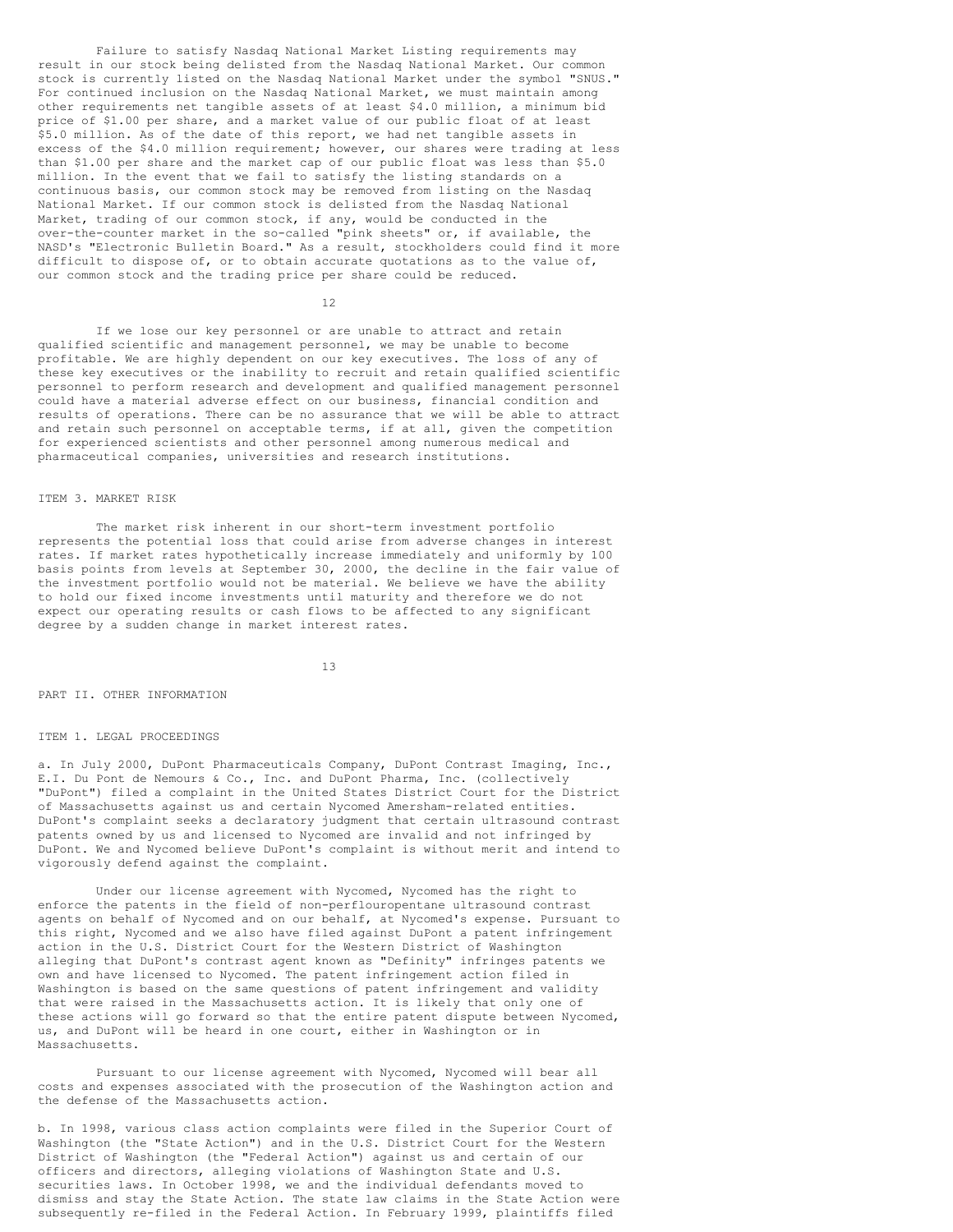a consolidated and amended complaint in the Federal Action, alleging violations of Washington State and U.S. securities laws. In March 1999, we and the individual defendants filed a motion to dismiss the consolidated amended complaint in the Federal Action. In July 1999, the Court entered an order denying in part and granting in part the motion to dismiss the complaint in the Federal Action. In November 1999, we filed motions for summary judgment and to stay discovery.

In July 2000, we, with the consent of our insurance carrier, entered into a Memorandum of Understanding with plaintiffs to settle the Federal Action for an amount within our directors and officers' insurance policy limits. In November 2000, the parties filed with the Court a Stipulation of Settlement and related exhibits. The settlement is subject to approval of the Court after notice and an opportunity to object is provided to the shareholder class. Because of the time involved in providing notice and obtaining approvals, it is not likely that final approval would be obtained until early 2001. Given the uncertainties of litigation, we believe that the settlement is in the best interests of our shareholders. However, there can be no assurance that the settlement will be approved by the Court.

14

ITEM 6. EXHIBITS AND REPORTS ON FORM 8-K

- (a) EXHIBITS
	- 10.43 Loan and Security Agreement between SONUS Pharmaceuticals, Inc. and Silicon Valley Bank
	- 10.44 Change in Control Agreement for Richard J. Klein
	- 27.1 Financial Data Schedule
- (b) REPORTS ON FORM 8-K

The Company filed no reports on Form 8-K during the quarter ended September 30, 2000.

ITEMS 2, 3, 4 AND 5 ARE NOT APPLICABLE AND HAVE BEEN OMITTED.

15

SIGNATURES

In accordance with the requirements of the Securities Exchange Act, the registrant caused this report to be signed on its behalf by the undersigned, thereunto duly authorized.

### SONUS PHARMACEUTICALS, INC.

Date: November 14, 2000 By: /s/ Richard J. Klein ---------------------------------------- Richard J. Klein Chief Financial Officer (Principal Financial and Accounting Officer)

16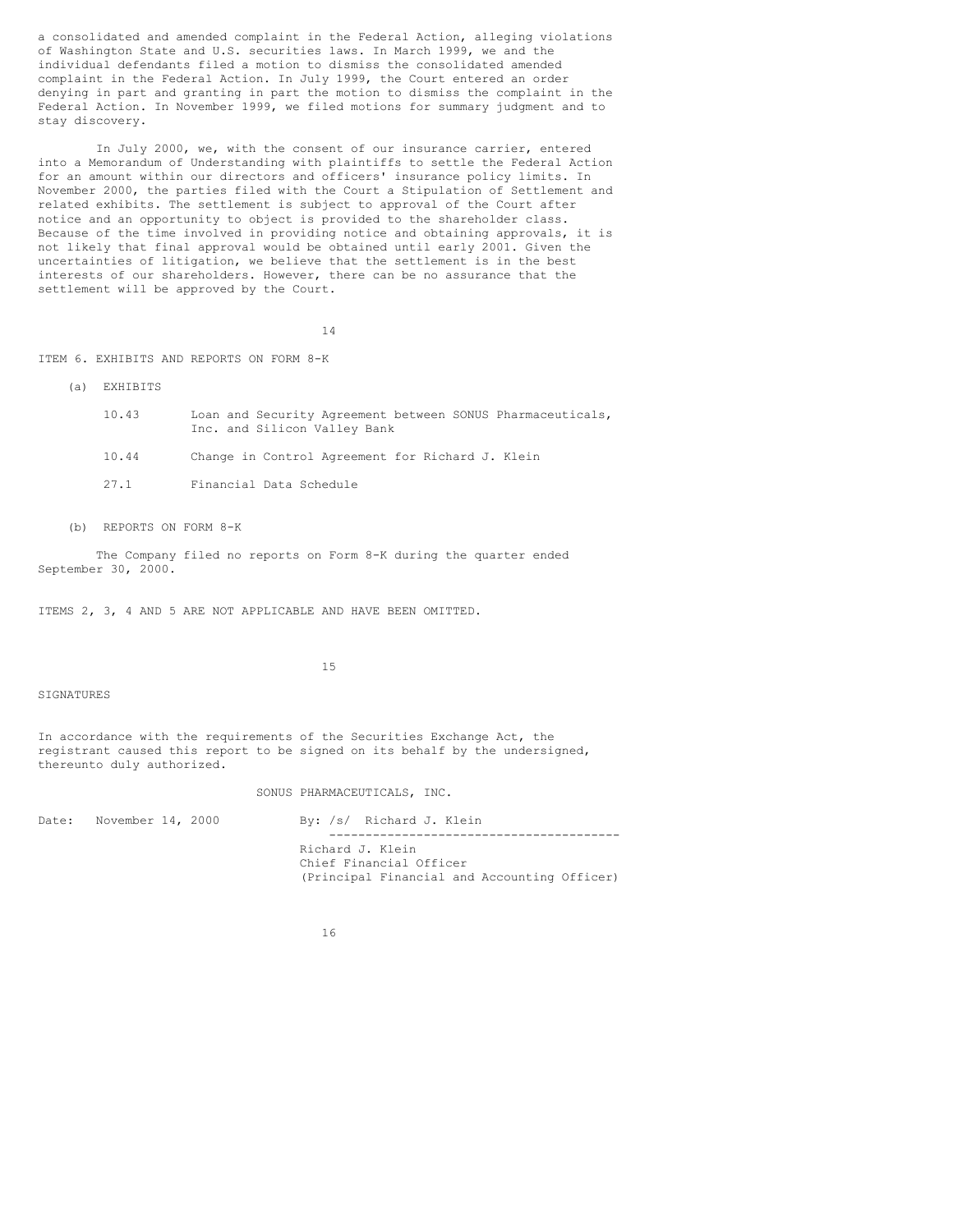EXHIBIT 10.43

LOAN AND SECURITY AGREEMENT SONUS PHARMACEUTICALS, INC.

# TABLE OF CONTENTS

| 'ART        |
|-------------|
| CA P'I' LON |

|               |        |                                                                  | Page           |
|---------------|--------|------------------------------------------------------------------|----------------|
|               |        |                                                                  | $- - - -$      |
| $<$ S>        | $<$ C> |                                                                  | <<             |
| $\mathbf{1}$  |        |                                                                  | 4              |
| $\mathcal{L}$ |        |                                                                  | 4              |
|               | 2.1    |                                                                  | $\overline{4}$ |
|               | 2.2    |                                                                  | 4              |
|               | 2.3    |                                                                  | 5              |
|               |        |                                                                  |                |
| 3             |        |                                                                  | 5              |
|               | 3.1    | Conditions Precedent to Initial Advance                          | 5              |
|               | 3.2    | Conditions Precedent to all Advances                             | 5              |
| 4             |        |                                                                  | 5              |
|               | 4.1    |                                                                  | 5              |
|               |        |                                                                  |                |
| 5             |        |                                                                  | 5              |
|               | 5.1    | Due Organization and Authorization                               | 5              |
|               | 5.2    |                                                                  | 6              |
|               | 5.3    |                                                                  | 6              |
|               | 5.4    | No Material Adverse Change in Financial Statements               | 6              |
|               | 5.5    |                                                                  | 6              |
|               | 5.6    |                                                                  | 6              |
|               | 5.7    |                                                                  | 7              |
|               | 5.8    |                                                                  | 7              |
|               |        |                                                                  |                |
| 6             |        |                                                                  | 7              |
|               | 6.1    |                                                                  | 7              |
|               | 6.2    | Financial Statements, Reports, Certificates                      | 7              |
|               | 6.3    |                                                                  | 8              |
|               | 6.4    |                                                                  | 8              |
|               | 6.5    |                                                                  | 8              |
|               | 6.6    |                                                                  | 8              |
|               | 6.7    |                                                                  | 8              |
|               | 6.8    |                                                                  | 9              |
|               |        |                                                                  |                |
| 7             |        |                                                                  | 9              |
|               | 7.1    |                                                                  | 9              |
|               | 7.2    | Changes in Business, Ownership, Management or Business Locations | 9              |
|               | 7.3    |                                                                  | 9              |
|               | 7.4    |                                                                  | 9              |
|               | 7.5    |                                                                  | 9              |
|               | 7.6    |                                                                  | 9              |
|               | 7.7    |                                                                  | 10             |
|               | 7.8    |                                                                  | 10             |
|               | 7.9    |                                                                  | 10             |
| 8             |        |                                                                  | 10             |
|               | 8.1    |                                                                  | 10             |
|               | 8.2    |                                                                  | 10             |
|               | 8.3    |                                                                  | 10             |
|               | 8.4    |                                                                  | 11             |
|               | 8.5    |                                                                  | 11             |

 $\rm <$  /TABLE>

| $<$ TARLE $>$             |  |  |
|---------------------------|--|--|
| $\langle$ S> $\langle$ C> |  |  |
|                           |  |  |
|                           |  |  |
|                           |  |  |

2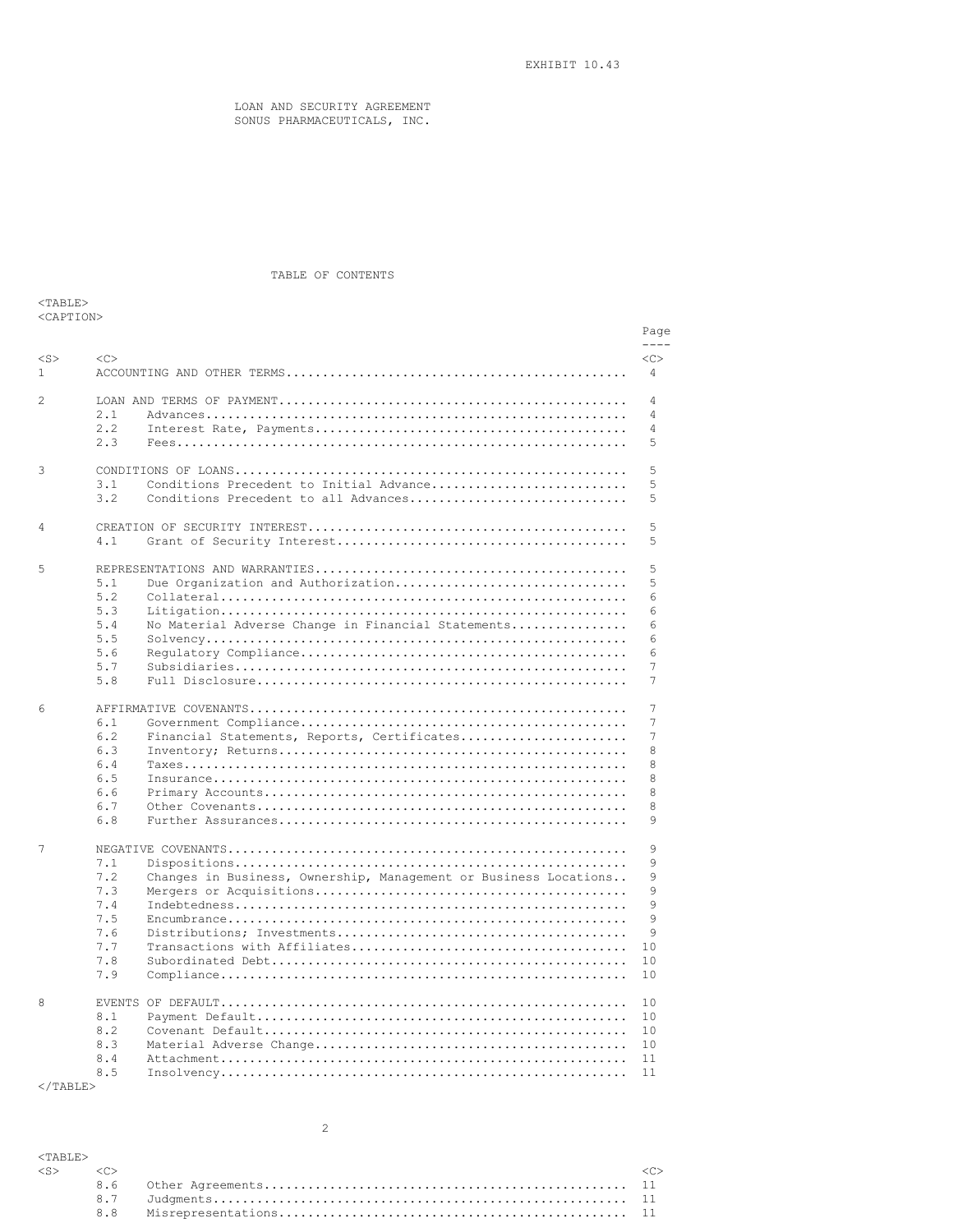| 9           |       |                                            | 11 |
|-------------|-------|--------------------------------------------|----|
|             | 9.1   |                                            | 11 |
|             | 9.2   |                                            | 12 |
|             | 9.3   |                                            | 12 |
|             | 9.4   |                                            | 12 |
|             | 9.5   |                                            | 12 |
|             | 9.6   |                                            | 13 |
|             | 9.7   |                                            | 13 |
| 10          |       |                                            | 13 |
|             |       |                                            |    |
| 11          |       | CHOICE OF LAW, VENUE AND JURY TRIAL WAIVER | 13 |
| 12          |       |                                            | 13 |
|             | 12.1  |                                            | 13 |
|             | 12.2  |                                            | 13 |
|             | 12.3  |                                            | 14 |
|             | 12.4  |                                            | 14 |
|             | 12.5  | Amendments in Writing, Integration         | 14 |
|             | 12.6  |                                            | 14 |
|             | 12.7  |                                            | 14 |
|             | 12.8  |                                            | 14 |
|             | 12.9  | Effect of Amendment and Restatement        | 14 |
|             | 12.10 | Attorneys' Fees, Costs and Expenses        | 15 |
| 13          |       |                                            | 15 |
|             | 13.1  |                                            | 15 |
| $<$ /TABLE> |       |                                            |    |

3

THIS LOAN AND SECURITY AGREEMENT dated September 6, 2000, between SILICON VALLEY BANK ("Bank"), whose address is 3003 Tasman Drive, Santa Clara, California 95054 with a loan production office located at 4110 Carillon Point, Kirkland, Washington 98033 and SONUS PHARMACEUTICALS, INC. ("Borrower"), whose address is 22026 20th Avenue SE, Bothell , Washington 98021. Additionally, Borrower has reincorporated and assumed the outstanding Obligations between Sonus Pharmaceuticals, Inc., a Delaware corporation pursuant to that certain Loan and Security Agreement dated August 11, 1995.

#### AGREEMENT

The parties agree as follows:

## 1 ACCOUNTING AND OTHER TERMS

Accounting terms not defined in this Agreement will be construed following GAAP. Calculations and determinations must be made following GAAP. The term "financial statements" includes the notes and schedules. The terms "including" and "includes" always mean "including (or includes) without limitation," in this or any Loan Document. This Agreement shall be construed to impart upon Bank a duty to act reasonably at all times.

## 2 LOAN AND TERMS OF PAYMENT

2.1 ADVANCES.

Borrower will pay Bank the unpaid principal amount of all Advances and interest on the unpaid principal amount of the Advances.

# 2.1.1 REVOLVING ADVANCES.

(a) Bank will make Advances not exceeding the Committed Revolving Line. Amounts borrowed under this Section may be repaid and reborrowed during the term of this Agreement.

(b) To obtain an Advance, Borrower must notify Bank by facsimile or telephone by 3:00 p.m. Pacific time on the Business Day the Advance is to be made. Borrower must promptly confirm the notification by delivering to Bank the Payment/Advance Form attached as Exhibit B. Bank will credit Advances to Borrower's deposit account. Bank may make Advances under this Agreement based on instructions from a Responsible Officer or his or her designee or without instructions if the Advances are necessary to meet Obligations which have become due. Bank may rely on any telephone notice given by a person whom Bank believes is a Responsible Officer or designee. Borrower will indemnify Bank for any loss Bank suffers due to such reliance.

(c) The Committed Revolving Line terminates on the Revolving Maturity Date, when all Advances are immediately payable.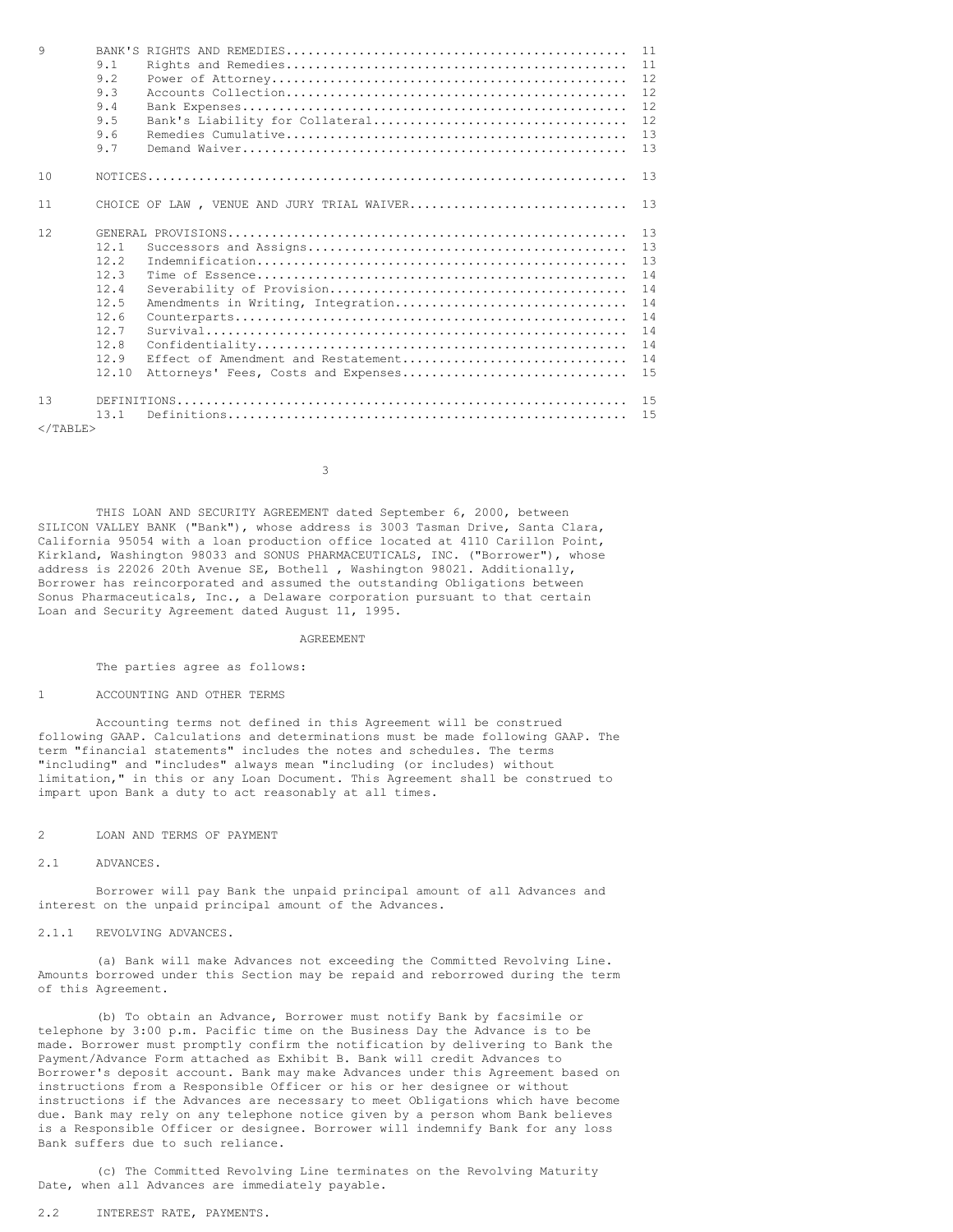(a) Interest Rate. Advances accrue interest on the outstanding principal balance at a per annum rate of 1 percentage point above the Prime Rate. After an Event of Default, Obligations accrue interest at 5 percent above the rate effective immediately before the Event of Default. The interest rate increases or decreases when the Prime Rate changes. Interest is computed on a 360 day year for the actual number of days elapsed.

(b) Payments. Interest due on the Committed Revolving Line is payable on the last day of each month. Bank may debit any of Borrower's deposit accounts for principal and interest payments owing or any amounts Borrower owes Bank. Bank will promptly notify Borrower when

 $\Delta$ 

it debits Borrower's accounts. These debits are not a set-off. Payments received after 12:00 noon Pacific time are considered received at the opening of business on the next Business Day. When a payment is due on a day that is not a Business Day, the payment is due the next Business Day and additional fees or interest accrue.

2.3 FEES.

Borrower will pay:

(a) Facility Fee. A fully earned, non-refundable Facility Fee of \$15,000 due on the Closing Date; and

(b) Bank Expenses. All Bank Expenses (including reasonable attorneys' fees and reasonable expenses) incurred through and after the date of this Agreement, are payable when due.

3 CONDITIONS OF LOANS

3.1 CONDITIONS PRECEDENT TO INITIAL ADVANCE.

Bank's obligation to make the initial Advance is subject to the condition precedent that it receive the agreements, documents and fees it requires.

3.2 CONDITIONS PRECEDENT TO ALL ADVANCES.

Bank's obligations to make each Advance, including the initial Advance, is subject to the following:

(a) timely receipt of any Payment/Advance Form; and

(b) the representations and warranties in Section 5 must be materially true on the date of the Payment/Advance Form and on the effective date of each Advance and no Event of Default may have occurred and be continuing, or result from the Advance. Each Advance is Borrower's representation and warranty on that date that the representations and warranties of Section 5 remain true.

4 CREATION OF SECURITY INTEREST

4.1 GRANT OF SECURITY INTEREST.

Borrower grants Bank a continuing security interest in all presently existing and later acquired Collateral to secure all Obligations and performance of each of Borrower's duties under the Loan Documents. Except for Permitted Liens, any security interest will be a first priority security interest in the Collateral. Bank may place a "hold" on any deposit account pledged as Collateral. If this Agreement is terminated, Bank's lien and security interest in the Collateral will continue until Borrower fully satisfies its Obligations.

5 REPRESENTATIONS AND WARRANTIES

Borrower represents and warrants as follows:

### 5.1 DUE ORGANIZATION AND AUTHORIZATION.

Borrower and each Subsidiary is duly existing and in good standing in its state of formation and qualified and licensed to do business in, and in good standing in, any state in which

5

the conduct of its business or its ownership of property requires that it be qualified, except where the failure to do so could not reasonably be expected to cause a Material Adverse Change.

The execution, delivery and performance of the Loan Documents have been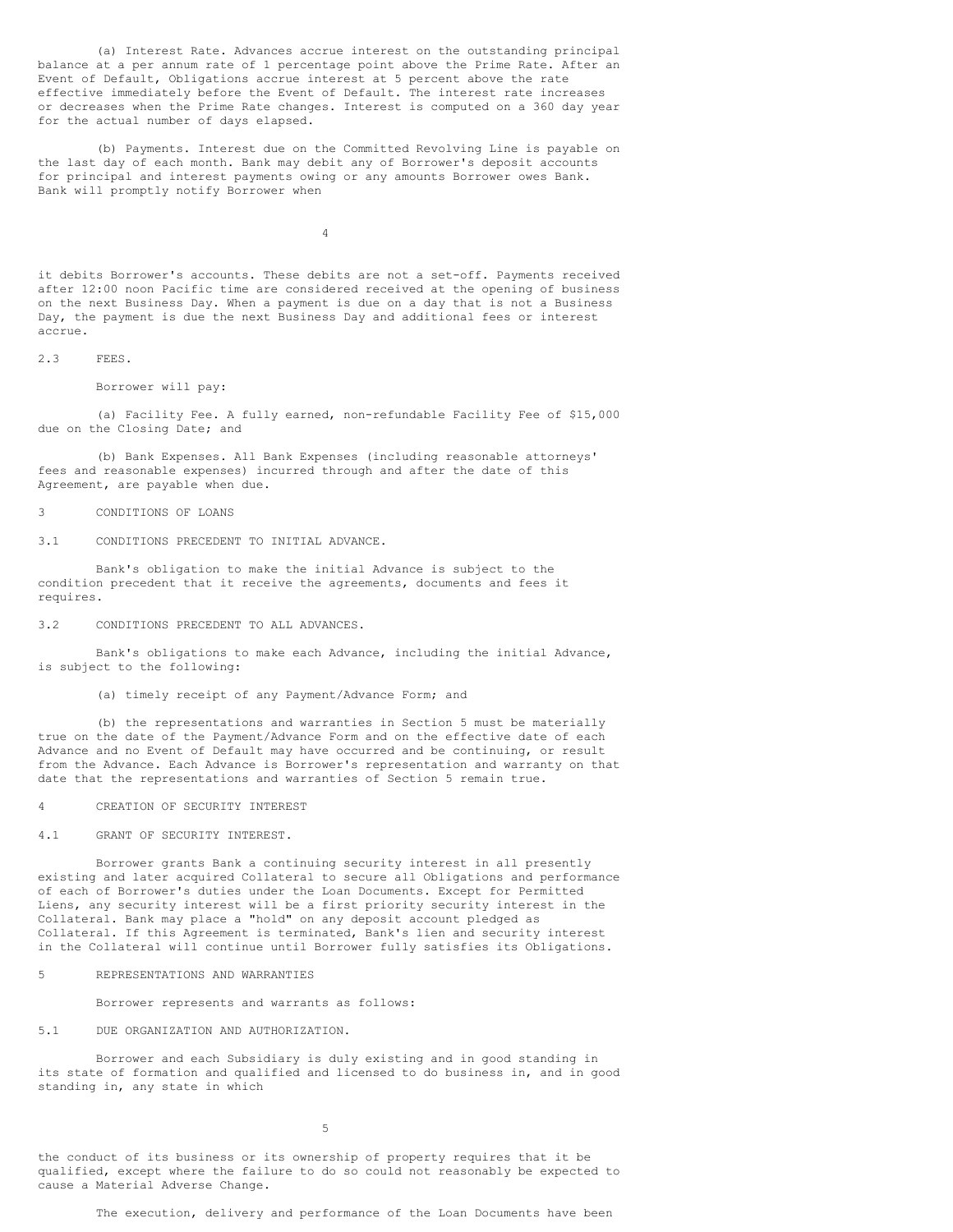duly authorized, and do not conflict with Borrower's formation documents, nor constitute an event of default under any material agreement by which Borrower is bound. Borrower is not in default under any agreement to which or by which it is bound in which the default could reasonably be expected to cause a Material Adverse Change.

## 5.2 COLLATERAL.

Borrower has good title to the Collateral, free of Liens except Permitted Liens. All Inventory is in all material respects of good and marketable quality, free from material defects.

## 5.3 LITIGATION.

Except as shown in the Schedule, there are no actions or proceedings pending or, to the knowledge of Borrower's Responsible Officers, threatened by or against Borrower or any Subsidiary in which a likely adverse decision could reasonably be expected to cause a Material Adverse Change.

#### 5.4 NO MATERIAL ADVERSE CHANGE IN FINANCIAL STATEMENTS.

All consolidated financial statements for Borrower, and any Subsidiary, delivered to Bank fairly present in all material respects Borrower's consolidated financial condition and Borrower's consolidated results of operations. There has not been any material deterioration in Borrower's consolidated financial condition since the date of the most recent financial statements submitted to Bank.

## 5.5 SOLVENCY.

The fair salable value of Borrower's assets (including goodwill minus disposition costs) exceeds the fair value of its liabilities; the Borrower is not left with unreasonably small capital after the transactions in this Agreement; and Borrower is able to pay its debts (including trade debts) as they mature.

### 5.6 REGULATORY COMPLIANCE.

Borrower is not an "investment company" or a company "controlled" by an "investment company" under the Investment Company Act. Borrower is not engaged as one of its important activities in extending credit for margin stock (under Regulations T and U of the Federal Reserve Board of Governors). Borrower has complied in all material respects with the Federal Fair Labor Standards Act. Borrower has not violated any laws, ordinances or rules, the violation of which could reasonably be expected to cause a Material Adverse Change. None of Borrower's or any Subsidiary's properties or assets has been used by Borrower or any Subsidiary or, to the best of Borrower's knowledge, by previous Persons, in disposing, producing, storing, treating, or transporting any hazardous substance other than legally. Borrower and each Subsidiary has timely filed all required tax returns and paid, or made adequate provision to pay, all material taxes, except those being contested in good faith with adequate reserves under GAAP. Borrower and each Subsidiary has obtained all consents, approvals and authorizations of, made all declarations or filings with, and given all notices to, all government authorities that are necessary to continue its business as currently conducted, except where the failure to do so could not reasonably be expected to cause a Material Adverse Change.

### 6

### 5.7 SUBSIDIARIES.

Borrower does not own any stock, partnership interest or other equity securities except for Permitted Investments.

## 5.8 FULL DISCLOSURE.

No written representation, warranty or other statement of Borrower in any certificate or written statement given to Bank (taken together with all such written certificates and written statements to Bank) contains any untrue statement of a material fact or omits to state a material fact necessary to make the statements contained in the certificates or statements not misleading. It being recognized by Bank that the projections and forecasts provided by Borrower in good faith and based upon reasonable assumptions are not viewed as facts and that actual results during the period or periods covered by such projections and forecasts may differ from the projected and forecasted results.

### 6 AFFIRMATIVE COVENANTS

Borrower will do all of the following:

## 6.1 GOVERNMENT COMPLIANCE.

Borrower will maintain its and all Subsidiaries' legal existence and good standing in its jurisdiction of formation and maintain qualification in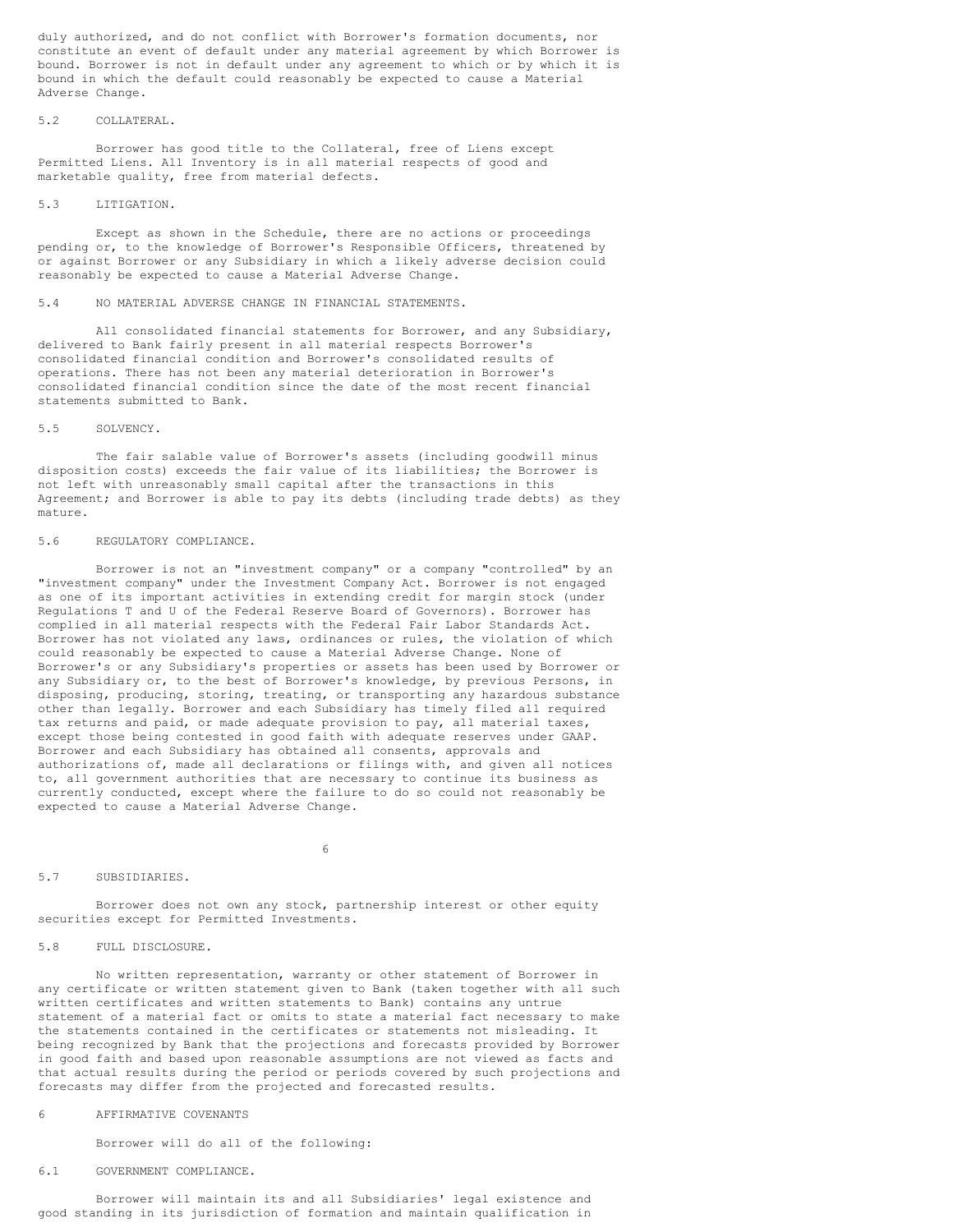each jurisdiction in which the failure to so qualify would reasonably be expected to cause a material adverse effect on Borrower's business or operations. Borrower will comply, and have each Subsidiary comply, with all laws, ordinances and regulations to which it is subject, noncompliance with which could have a material adverse effect on Borrower's business or operations or would reasonably be expected to cause a Material Adverse Change.

## 6.2 FINANCIAL STATEMENTS, REPORTS, CERTIFICATES.

(a) Borrower will deliver to Bank: (i) as soon as available, but no later than 30 days after the last day of each month, a company prepared consolidated balance sheet and income statement covering Borrower's consolidated operations during the period, in a form and certified by a Responsible Officer acceptable to Bank; (ii) as soon as available, but no later than 90 days after the last day of Borrower's fiscal year, audited consolidated financial statements prepared under GAAP, consistently applied, together with an unqualified opinion on the financial statements from an independent certified public accounting firm reasonably acceptable to Bank; (iii) within 5 days of filing, copies of all statements, reports and notices made available to Borrower's security holders or to any holders of Subordinated Debt and all reports on Form 10-K, 10-Q and 8-K filed with the Securities and Exchange Commission; (iv) a prompt report of any legal actions pending or threatened against Borrower or any Subsidiary that could result in damages or costs to Borrower or any Subsidiary of \$100,000 or more; and (v) budgets, sales projections, operating plans or other financial information Bank reasonably requests.

(b) Within 30 days after the last day of each month, Borrower will deliver to Bank aged listings of its accounts receivable and accounts payable.

(c) Within 30 days after the last day of each month, Borrower will deliver to Bank with the monthly financial statements a Compliance Certificate signed by a Responsible Officer in the form of Exhibit C.

(d) Bank has the right to audit Borrower's Collateral at Borrower's expense, but the audits will be conducted no more often than every year unless an Event of Default has occurred and is continuing.

7

### 6.3 INVENTORY; RETURNS.

Borrower will keep all Inventory in good and marketable condition, free from material defects. Returns and allowances between Borrower and its account debtors will follow Borrower's customary practices as they exist at execution of this Agreement. Borrower must promptly notify Bank of all returns, recoveries, disputes and claims, that involve more than \$50,000.

## 6.4 TAXES.

Borrower will make, and cause each Subsidiary to make, timely payment of all material federal, state, and local taxes or assessments and will deliver to Bank, on demand, appropriate certificates attesting to the payment.

## 6.5 INSURANCE.

Borrower will keep its business and the Collateral insured for risks and in amounts, as Bank may reasonably request. Insurance policies will be in a form, with companies, and in amounts that are satisfactory to Bank in Bank's reasonable discretion. All property policies will have a lender's loss payable endorsement showing Bank as an additional loss payee and all liability policies will show the Bank as an additional insured and provide that the insurer must give Bank at least 20 days notice before canceling its policy. At Bank's request, Borrower will deliver certified copies of policies and evidence of all premium payments. Proceeds payable under any policy will, at Bank's option, be payable to Bank on account of the Obligations. Statutory notice regarding insurance:

#### WARNING

Unless you provide us with evidence of the insurance coverage as required by our contract or loan agreement, we may purchase insurance at your expense to protect our interest. This insurance may, but need not, also protect your interest. If the collateral becomes damaged, the coverage we purchase may not pay any claim you make or any claim made against you. You may later cancel this coverage by providing evidence that you have obtained property coverage elsewhere.

You are responsible for the cost of any insurance purchased by us. The cost of this insurance may be added to your contract or loan balance. If the cost is added to your contract or loan balance, the interest rate on the underlying contract or loan will apply to this added amount. The effective date of coverage may be the date your prior coverage lapsed or the date you failed to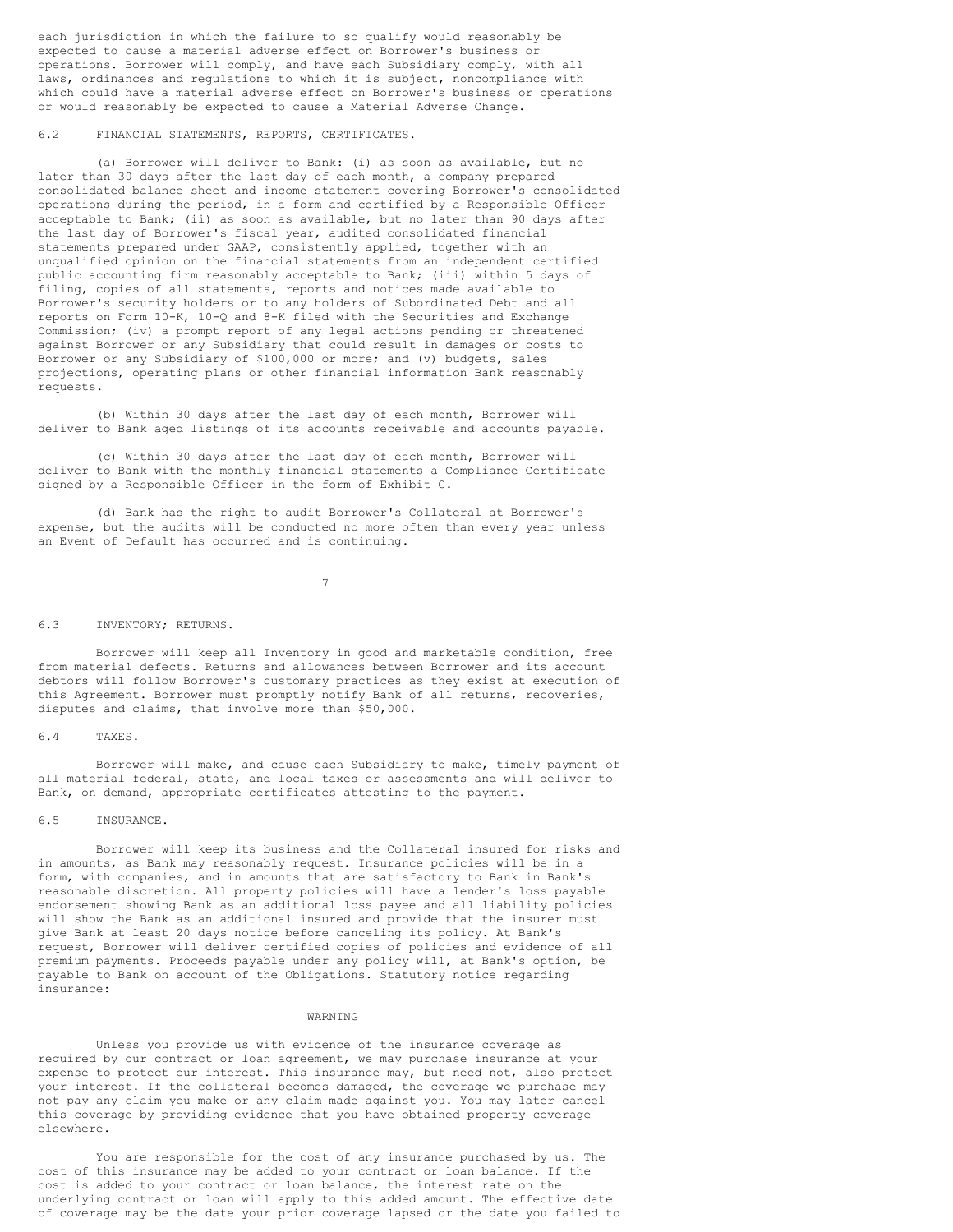provide proof of coverage.

This coverage we purchased may be considerably more expensive than insurance you can obtain on your own and may not satisfy any need for property damage coverage or any mandatory liability insurance requirements imposed by applicable law.

### 6.6 PRIMARY ACCOUNTS.

Borrower will maintain its primary depository and operating accounts with Bank.

## 6.7 OTHER COVENANTS.

(a) Borrower shall maintain at all times cash and cash equivalents of not less than \$5,000,000 net of any outstanding borrowings with Bank.

(b) Any Advances shall be deposited directly into Borrower's deposit account with Bank.

8

#### 6.8 FURTHER ASSURANCES.

Borrower will execute any further instruments and take further action as Bank reasonably requests to perfect or continue Bank's security interest in the Collateral or to effect the purposes of this Agreement.

## 7 NEGATIVE COVENANTS

Borrower will not do any of the following without Bank's prior written consent, which will not be unreasonably withheld:

### 7.1 DISPOSITIONS.

Convey, sell, lease, transfer or otherwise dispose of (collectively "Transfer"), or permit any of its Subsidiaries to Transfer, all or any part of its business or property, other than Transfers (i) of Inventory in the ordinary course of business; (ii) of licenses and similar arrangements for the use of the property of Borrower or its Subsidiaries in the ordinary course of business; or (iii) of worn-out or obsolete Equipment.

## 7.2 CHANGES IN BUSINESS, OWNERSHIP, MANAGEMENT OR BUSINESS LOCATIONS.

Engage in or permit any of its Subsidiaries to engage in any business other than the businesses currently engaged in by Borrower or reasonably related thereto or have a material change in its ownership or management (other than the sale of Borrower's equity securities in a public offering or to private equity investors approved by Bank) of greater than 25%. Borrower will not, without at least 30 days prior written notice, relocate its chief executive office or add any new offices or business locations.

## 7.3 MERGERS OR ACQUISITIONS.

Merge or consolidate, or permit any of its Subsidiaries to merge or consolidate, with any other Person, or acquire, or permit any of its Subsidiaries to acquire, all or substantially all of the capital stock or property of another Person, except where (i) no Event of Default has occurred and is continuing or would result from such action during the term of this Agreement and (ii) such transaction would not result in a decrease of more than 25% of Tangible Net Worth. A Subsidiary may merge or consolidate into another Subsidiary or into Borrower.

## 7.4 INDEBTEDNESS.

Create, incur, assume, or be liable for any Indebtedness, or permit any Subsidiary to do so, other than Permitted Indebtedness.

## 7.5 ENCUMBRANCE.

Create, incur, or allow any Lien on any of its property, or assign or convey any right to receive income, including the sale of any Accounts, or permit any of its Subsidiaries to do so, except for Permitted Liens, or permit any Collateral not to be subject to the first priority security interest granted here, subject to Permitted Liens.

## 7.6 DISTRIBUTIONS; INVESTMENTS.

Directly or indirectly acquire or own any Person, or make any Investment in any Person, other than Permitted Investments, or permit any of its Subsidiaries to do so. Pay any dividends or make any distribution or payment or redeem, retire or purchase any capital stock, except for repurchases of stock from former employees or directors of Borrower under the terms applicable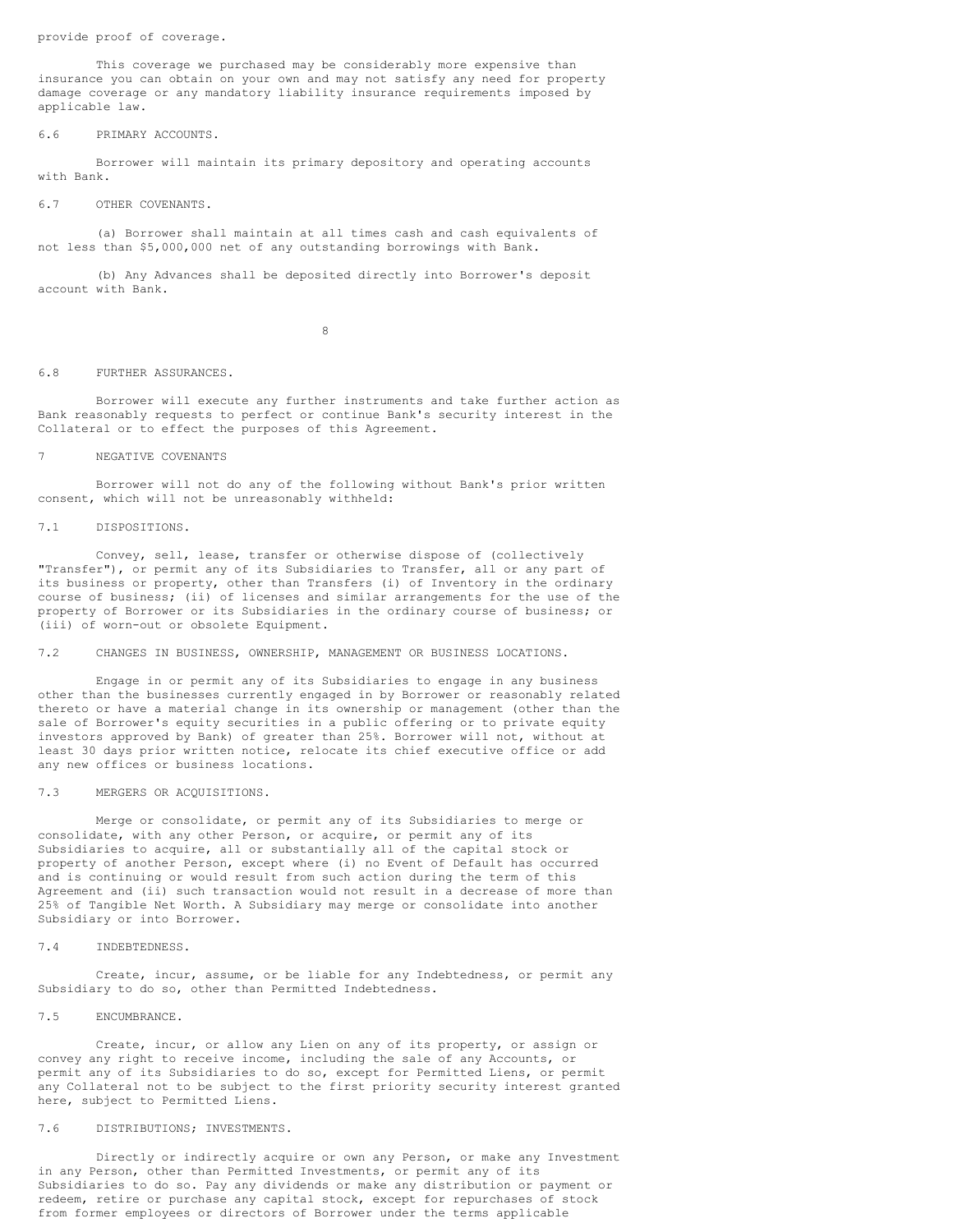repurchase agreements in an aggregate amount not to exceed \$50,000 in any fiscal year, provided that no Event of Default has occurred, is continuing or would exist after giving effect to the repurchases.

### 7.7 TRANSACTIONS WITH AFFILIATES.

Directly or indirectly enter into or permit any material transaction with any Affiliate except transactions that are in the ordinary course of Borrower's business, on terms less favorable to Borrower than would be obtained in an arm's length transaction with a non-affiliated Person.

7.8 SUBORDINATED DEBT.

Make or permit any payment on any Subordinated Debt, except under the terms of the Subordinated Debt, or amend any provision in any document relating to the Subordinated Debt without Bank's prior written consent.

#### 7.9 COMPLIANCE.

Become an "investment company" or a company controlled by an "investment company," under the Investment Company Act of 1940 or undertake as one of its important activities extending credit to purchase or carry margin stock, or use the proceeds of any Advance for that purpose; fail to meet the minimum funding requirements of ERISA, permit a Reportable Event or Prohibited Transaction, as defined in ERISA, to occur; fail to comply with the Federal Fair Labor Standards Act or violate any other law or regulation, if the violation could reasonably be expected to have a material adverse effect on Borrower's business or operations or would reasonably be expected to cause a Material Adverse Change, or permit any of its Subsidiaries to do so.

## 8 EVENTS OF DEFAULT

Any one of the following is an Event of Default:

## 8.1 PAYMENT DEFAULT.

If Borrower fails to pay any of the Obligations within 3 days after their due date. During the additional period the failure to cure the default is not an Event of Default (but no Advance will be made during the cure period);

## 8.2 COVENANT DEFAULT.

If Borrower violates any covenant in Section 7 or does not perform or observe any other material term, condition or covenant in this Agreement, any Loan Documents, or in any agreement between Borrower and Bank and as to any default under a term, condition or covenant that can be cured, has not cured the default within 10 days after it occurs, or if the default cannot be cured within 10 days or cannot be cured after Borrower's attempts within 10 day period, and the default may be cured within a reasonable time, then Borrower has an additional period (of not more than 30 days) to attempt to cure the default. During the additional time, the failure to cure the default is not an Event of Default (but no Advances will be made during the cure period);

### 8.3 MATERIAL ADVERSE CHANGE.

(i) If there occurs a material impairment in the perfection or priority of the Bank's security interest in the Collateral or in the value of such Collateral which is not covered by adequate insurance or (ii) if the Bank determines, based upon information available to it and in its reasonable judgment, that there is a reasonable likelihood that Borrower will fail to comply with

10

one or more of the financial covenants in Section 6.7 during the next succeeding financial reporting period.

# 8.4 ATTACHMENT.

If any material portion of Borrower's assets is attached, seized, levied on, or comes into possession of a trustee or receiver and the attachment, seizure or levy is not removed in 10 days, or if Borrower is enjoined, restrained, or prevented by court order from conducting a material part of its business or if a judgment or other claim becomes a Lien on a material portion of Borrower's assets, or if a notice of lien, levy, or assessment is filed against any of Borrower's assets by any government agency and not paid within 10 days after Borrower receives notice. These are not Events of Default if stayed or if a bond is posted pending contest by Borrower (but no Advances will be made during the cure period);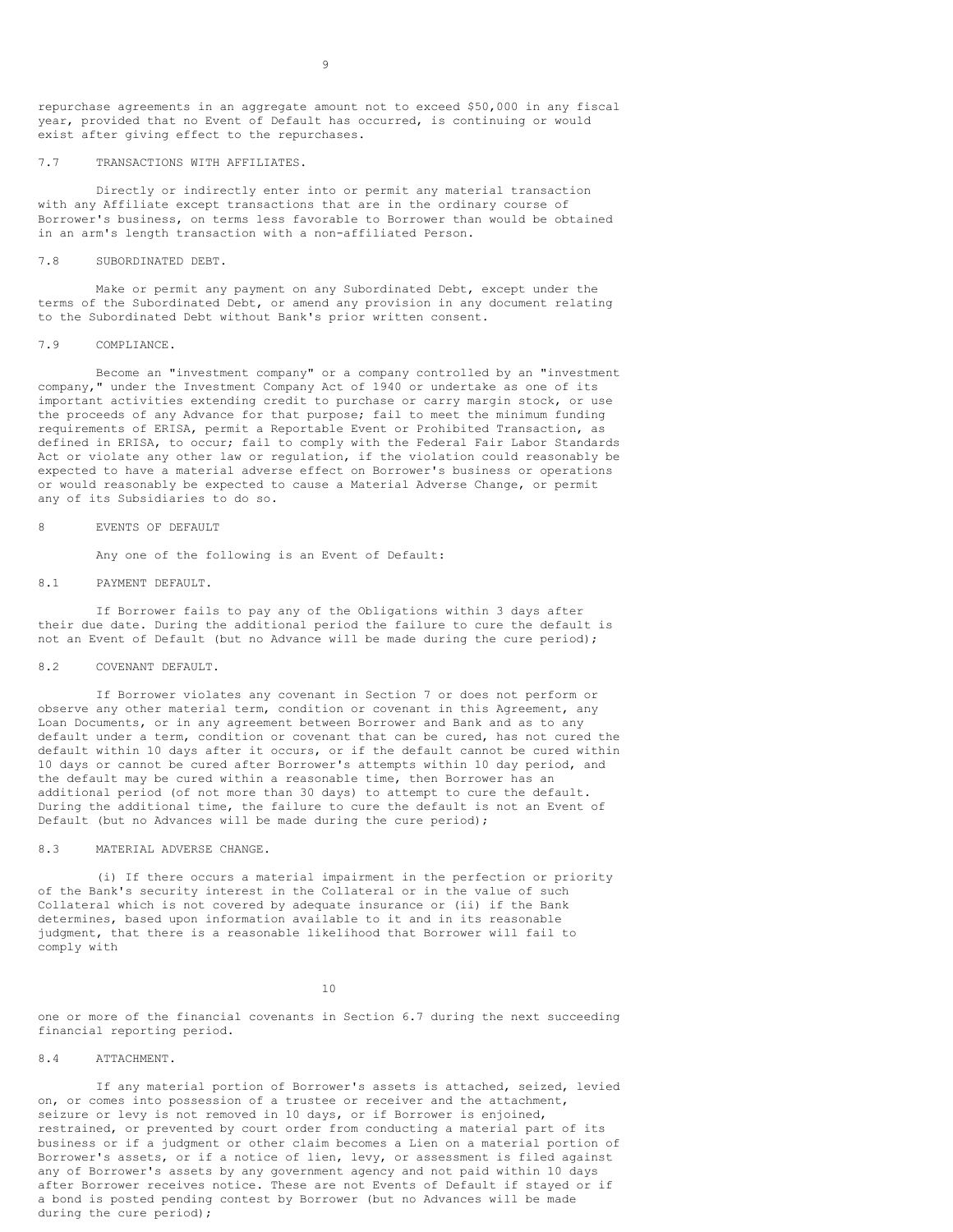## 8.5 INSOLVENCY.

If Borrower becomes insolvent or if Borrower begins an Insolvency Proceeding or an Insolvency Proceeding is begun against Borrower and not dismissed or stayed within 30 days (but no Advances will be made before any Insolvency Proceeding is dismissed);

### 8.6 OTHER AGREEMENTS.

If there is a default in any agreement between Borrower and a third party that gives the third party the right to accelerate any Indebtedness exceeding \$100,000 or that could cause a Material Adverse Change;

## 8.7 JUDGMENTS.

If a money judgment(s) in the aggregate of at least \$50,000 is rendered against Borrower and is unsatisfied and unstayed for 10 days (but no Advances will be made before the judgment is stayed or satisfied); or

### 8.8 MISREPRESENTATIONS.

If Borrower or any Person acting for Borrower makes any material misrepresentation or material misstatement now or later in any warranty or representation in this Agreement or in any writing delivered to Bank or to induce Bank to enter this Agreement or any Loan Document.

## 9 BANK'S RIGHTS AND REMEDIES

9.1 RIGHTS AND REMEDIES.

When an Event of Default occurs and continues Bank may, without notice or demand, do any or all of the following:

(a) Declare all Obligations immediately due and payable (but if an Event of Default described in Section 8.5 occurs all Obligations are immediately due and payable without any action by Bank);

(b) Stop advancing money or extending credit for Borrower's benefit under this Agreement or under any other agreement between Borrower and Bank;

(c) Settle or adjust disputes and claims directly with account debtors for amounts, on terms and in any order that Bank considers advisable;

11

(d) Make any payments and do any acts it considers necessary or reasonable to protect its security interest in the Collateral. Borrower will assemble the Collateral if Bank requires and make it available as Bank designates. Bank may enter premises where the Collateral is located, take and maintain possession of any part of the Collateral, and pay, purchase, contest, or compromise any Lien which appears to be prior or superior to its security interest and pay all expenses incurred. Borrower grants Bank a license to enter and occupy any of its premises, without charge, to exercise any of Bank's rights or remedies;

(e) Apply to the Obligations any (i) balances and deposits of Borrower it holds, or (ii) any amount held by Bank owing to or for the credit or the account of Borrower;

(f) Ship, reclaim, recover, store, finish, maintain, repair, prepare for sale, advertise for sale, and sell the Collateral; and

(g) Dispose of the Collateral according to the Code.

### 9.2 POWER OF ATTORNEY.

Effective only when an Event of Default occurs and continues, Borrower irrevocably appoints Bank as its lawful attorney to: (i) endorse Borrower's name on any checks or other forms of payment or security; (ii) sign Borrower's name on any invoice or bill of lading for any Account or drafts against account debtors, (iii) make, settle, and adjust all claims under Borrower's insurance policies; (iv) settle and adjust disputes and claims about the Accounts directly with account debtors, for amounts and on terms Bank determines reasonable; and (v) transfer the Collateral into the name of Bank or a third party as the Code permits. Bank may exercise the power of attorney to sign Borrower's name on any documents necessary to perfect or continue the perfection of any security interest regardless of whether an Event of Default has occurred. Bank's appointment as Borrower's attorney in fact, and all of Bank's rights and powers, coupled with an interest, are irrevocable until all Obligations have been fully repaid and performed and Bank's obligation to provide Advances terminates.

## 9.3 ACCOUNTS COLLECTION.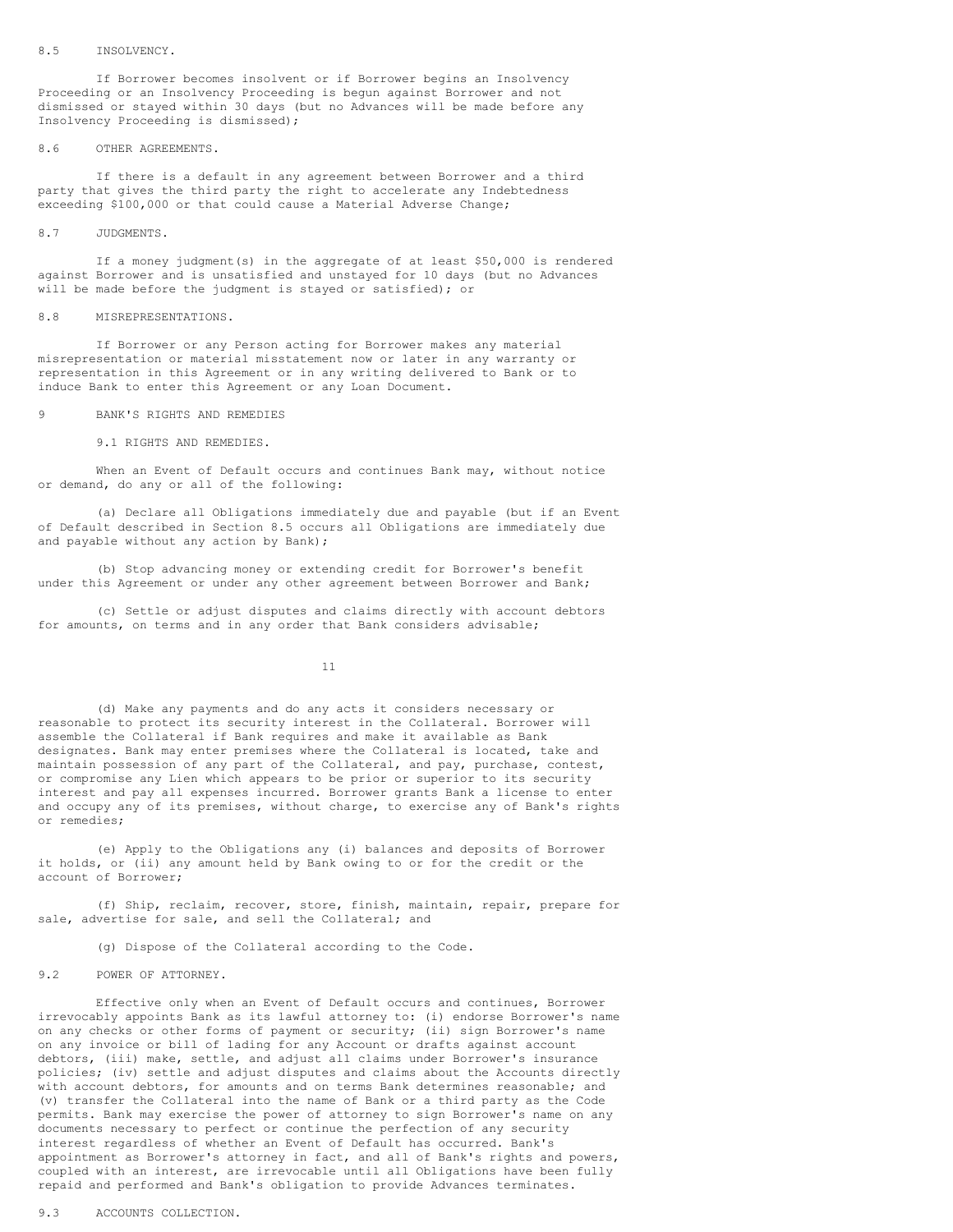When an Event of Default occurs and continues, Bank may notify any Person owing Borrower money of Bank's security interest in the funds and verify the amount of the Account. Borrower must collect all payments in trust for Bank and, if requested by Bank, immediately deliver the payments to Bank in the form received from the account debtor, with proper endorsements for deposit.

### 9.4 BANK EXPENSES.

If Borrower fails to pay any amount or furnish any required proof of payment to third persons, Bank may make all or part of the payment or obtain insurance policies required in Section 6.5, and take any action under the policies Bank deems prudent. Any amounts paid by Bank are Bank Expenses and immediately due and payable, bearing interest at the then applicable rate and secured by the Collateral. No payments by Bank are deemed an agreement to make similar payments in the future or Bank's waiver of any Event of Default.

## 9.5 BANK'S LIABILITY FOR COLLATERAL.

If Bank complies with reasonable banking practices and Section 9-207 of the Code, it is not liable for: (a) the safekeeping of the Collateral; (b) any loss or damage to the Collateral; (c) any diminution in the value of the Collateral; or (d) any act or default of any carrier, warehouseman, bailee, or other person. Borrower bears all risk of loss, damage or destruction of the Collateral.

12

## 9.6 REMEDIES CUMULATIVE.

Bank's rights and remedies under this Agreement, the Loan Documents, and all other agreements are cumulative. Bank has all rights and remedies provided under the Code, by law, or in equity. Bank's exercise of one right or remedy is not an election, and Bank's waiver of any Event of Default is not a continuing waiver. Bank's delay is not a waiver, election, or acquiescence. No waiver is effective unless signed by Bank and then is only effective for the specific instance and purpose for which it was given.

## 9.7 DEMAND WAIVER.

Borrower waives demand, notice of default or dishonor, notice of payment and nonpayment, notice of any default, nonpayment at maturity, release, compromise, settlement, extension, or renewal of accounts, documents, instruments, chattel paper, and guarantees held by Bank on which Borrower is liable.

## 10 NOTICES

All notices or demands by any party about this Agreement or any other related agreement must be in writing and be personally delivered or sent by an overnight delivery service, by certified mail, postage prepaid, return receipt requested, or by telefacsimile to the addresses set forth at the beginning of this Agreement. A party may change its notice address by giving the other party written notice.

## 11 CHOICE OF LAW, VENUE AND JURY TRIAL WAIVER

Washington law governs the Loan Documents without regard to principles of conflicts of law. Borrower and Bank each submit to the exclusive jurisdiction of the State and Federal courts in King County, Washington.

BORROWER AND BANK EACH WAIVE THEIR RIGHT TO A JURY TRIAL OF ANY CLAIM OR CAUSE OF ACTION ARISING OUT OF ANY OF THE LOAN DOCUMENTS OR ANY CONTEMPLATED TRANSACTION, INCLUDING CONTRACT, TORT, BREACH OF DUTY AND ALL OTHER CLAIMS. THIS WAIVER IS A MATERIAL INDUCEMENT FOR BOTH PARTIES TO ENTER INTO THIS AGREEMENT. EACH PARTY HAS REVIEWED THIS WAIVER WITH ITS COUNSEL.

# 12 GENERAL PROVISIONS

### 12.1 SUCCESSORS AND ASSIGNS.

This Agreement binds and is for the benefit of the successors and permitted assigns of each party. Borrower may not assign this Agreement or any rights under it without Bank's prior written consent which may be granted or withheld in Bank's discretion. Bank has the right, without the consent of or notice to Borrower, to sell, transfer, negotiate, or grant participation in all or any part of, or any interest in, Bank's obligations, rights and benefits under this Agreement.

## 12.2 INDEMNIFICATION.

Borrower will indemnify, defend and hold harmless Bank and its officers, employees, and agents against: (a) all obligations, demands, claims, and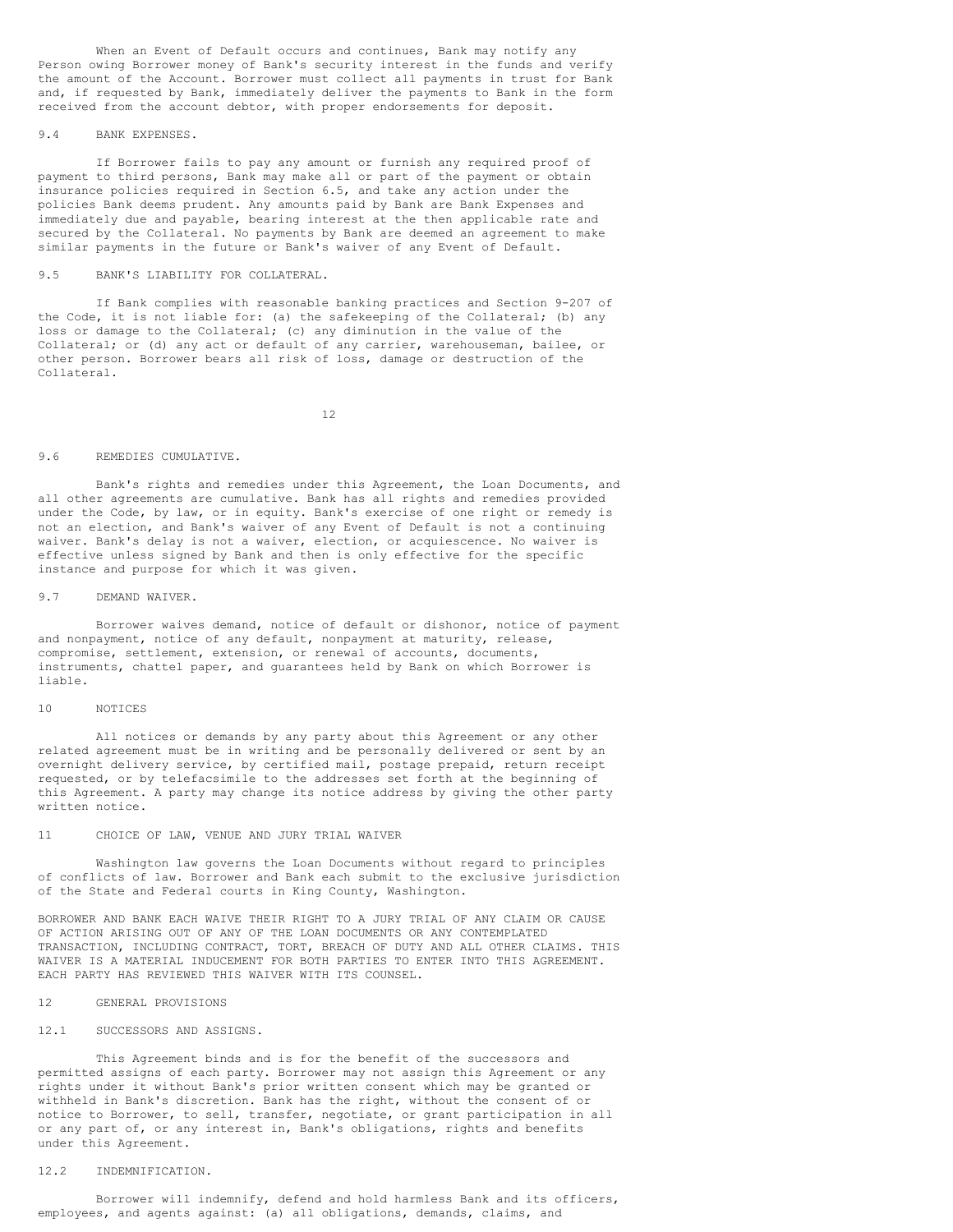liabilities asserted by any other party in connection with the transactions contemplated by the Loan Documents; and (b) all losses or Bank Expenses incurred, or paid by Bank from, following, or in connection with transactions between Bank and Borrower (including reasonable attorneys fees and expenses), except for losses caused by Bank's gross negligence or willful misconduct.

13

### 12.3 TIME OF ESSENCE.

Time is of the essence for the performance of all obligations in this Agreement.

#### 12.4 SEVERABILITY OF PROVISION.

Each provision of this Agreement is severable from every other provision in determining the enforceability of any provision.

#### 12.5 AMENDMENTS IN WRITING, INTEGRATION.

All amendments to this Agreement must be in writing and signed by Borrower and Bank. This Agreement represents the entire agreement about this subject matter, and supersedes prior negotiations or agreements. All prior agreements, understandings, representations, warranties, and negotiations between the parties about the subject matter of this Agreement merge into this Agreement and the Loan Documents. UNDER WASHINGTON AND OREGON LAW, MOST AGREEMENTS, PROMISES AND COMMITMENTS MADE BY THE BANK AFTER OCTOBER 3, 1989 CONCERNING LOANS AND OTHER CREDIT EXTENSIONS WHICH ARE NOT FOR PERSONAL, FAMILY OR HOUSEHOLD PURPOSES OR SECURED SOLELY BY THE BORROWER'S RESIDENCE MUST BE IN WRITING, EXPRESS CONSIDERATION AND BE SIGNED BY US TO BE ENFORCEABLE.

## 12.6 COUNTERPARTS.

This Agreement may be executed in any number of counterparts and by different parties on separate counterparts, each of which, when executed and delivered, are an original, and all taken together, constitute one Agreement.

### 12.7 SURVIVAL.

All covenants, representations and warranties made in this Agreement continue in full force while any Obligations remain outstanding. The obligations of Borrower in Section 12.2 to indemnify Bank will survive until all statutes of limitations for actions that may be brought against Bank have run.

## 12.8 CONFIDENTIALITY.

In handling any confidential information, Bank will exercise the same degree of care that it exercises for its own proprietary information, but disclosure of information may be made (i) to Bank's subsidiaries or affiliates in connection with their business with Borrower, (ii) to prospective transferees or purchasers of any interest in the loans, (iii) as required by law, regulation, subpoena, or other order, (iv) as required in connection with Bank's examination or audit and (v) as Bank considers appropriate exercising remedies under this Agreement. Confidential information does not include information that either: (a) is in the public domain or in Bank's possession when disclosed to Bank, or becomes part of the public domain after disclosure to Bank; or (b) is disclosed to Bank by a third party, if Bank does not know that the third party is prohibited from disclosing the information.

### 12.9 EFFECT OF AMENDMENT AND RESTATEMENT.

This Agreement is intended to and does completely amend and restate, without novation, the Original Agreement. All advances or loans outstanding under the Original Agreement are and shall continue to be outstanding under this Agreement. All security interests granted under the Original Agreement are hereby confirmed and ratified and shall continue to secure all Obligations under this Agreement.

#### 14

# 12.10 ATTORNEYS' FEES, COSTS AND EXPENSES.

In any action or proceeding between Borrower and Bank arising out of the Loan Documents, the prevailing party will be entitled to recover its reasonable attorneys' fees and other reasonable costs and expenses incurred, in addition to any other relief to which it may be entitled.

- 13 DEFINITIONS
- 13.1 DEFINITIONS.
	- In this Agreement: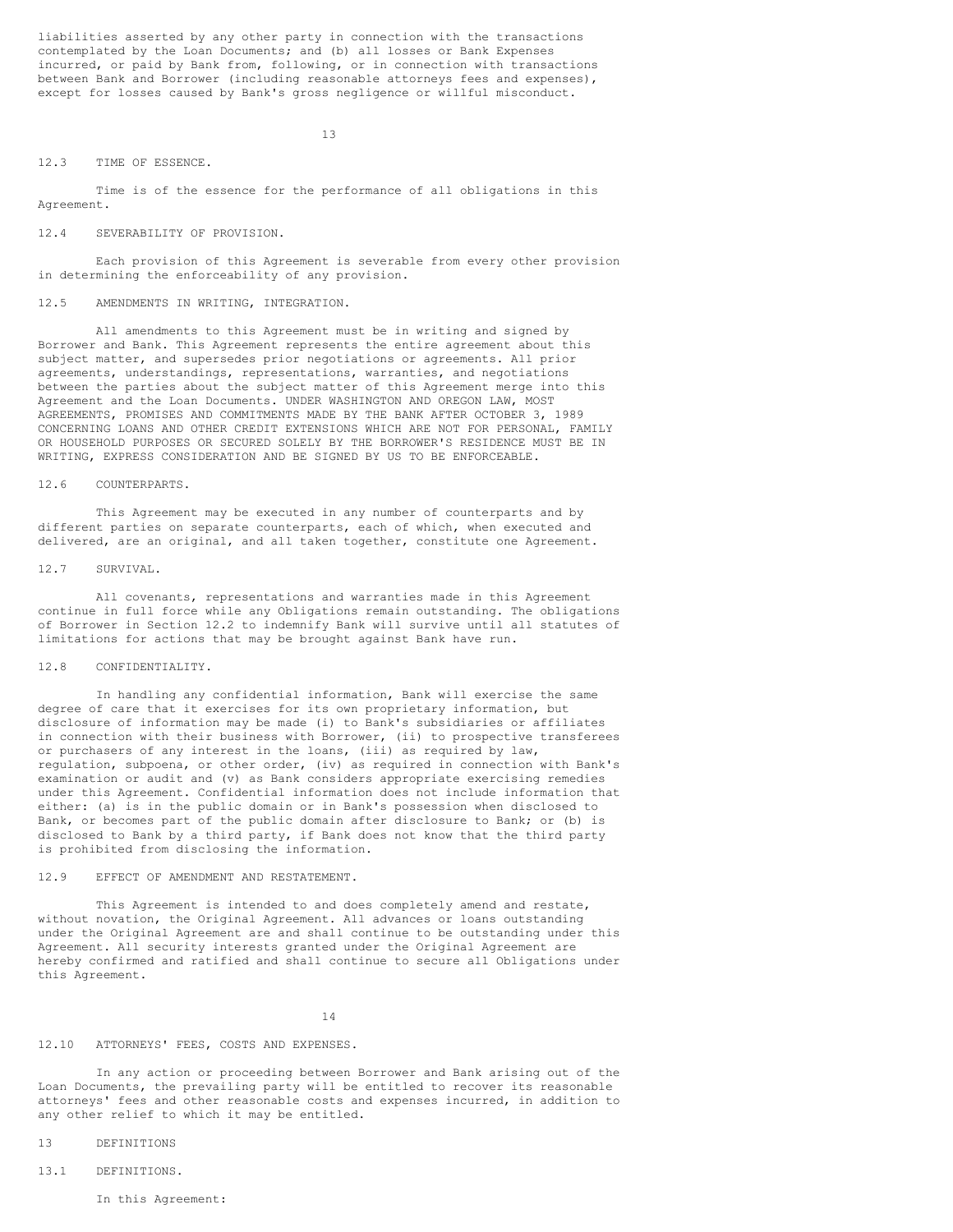"ACCOUNTS" are all existing and later arising accounts, contract rights, and other obligations owed Borrower in connection with its sale or lease of goods (including licensing software and other technology) or provision of services, all credit insurance, guaranties, other security and all merchandise returned or reclaimed by Borrower and Borrower's Books relating to any of the foregoing.

"ADVANCE" or "ADVANCES" is a loan advance (or advances) under the Committed Revolving Line.

"AFFILIATE" of a Person is a Person that owns or controls directly or indirectly the Person, any Person that controls or is controlled by or is under common control with the Person, and each of that Person's senior executive officers, directors, partners and, for any Person that is a limited liability company, that Person's managers and members.

"BANK EXPENSES" are all audit fees and expenses and reasonable costs and expenses (including reasonable attorneys' fees and expenses) for preparing, negotiating, administering, defending and enforcing the Loan Documents (including appeals or Insolvency Proceedings).

"BORROWER'S BOOKS" are all Borrower's books and records including ledgers, records regarding Borrower's assets or liabilities, the Collateral, business operations or financial condition and all computer programs or discs or any equipment containing the information.

"BUSINESS DAY" is any day that is not a Saturday, Sunday or a day on which the Bank is closed.

"CLOSING DATE" is the date of this Agreement.

"CODE" is the Washington Uniform Commercial Code.

"COLLATERAL" is the property described on Exhibit A.

"COMMITTED REVOLVING LINE" is an Advance of up to \$5,000,000.

"CONTINGENT OBLIGATION" is, for any Person, any direct or indirect liability, contingent or not, of that Person for (i) any indebtedness, lease, dividend, letter of credit or other obligation of another such as an obligation directly or indirectly guaranteed, endorsed, co-made, discounted or sold with recourse by that Person, or for which that Person is directly or indirectly liable; (ii) any obligations for undrawn letters of credit for the account of that Person; and (iii) all obligations from any interest rate, currency or commodity swap agreement, interest rate cap or collar agreement, or other agreement or arrangement designated to protect a Person against fluctuation in interest rates, currency exchange rates or commodity prices; but "Contingent Obligation" does not include endorsements in the ordinary course of business. The amount of a Contingent Obligation is the stated or determined amount of the primary obligation for which the Contingent Obligation is made or, if not determinable, the maximum reasonably anticipated liability for it determined by

15

the Person in good faith; but the amount may not exceed the maximum of the obligations under the guarantee or other support arrangement.

"EQUIPMENT" is all present and future machinery, equipment, tenant improvements, furniture, fixtures, vehicles, tools, parts and attachments in which Borrower has any interest.

"ERISA" is the Employment Retirement Income Security Act of 1974, and its regulations.

"GAAP" is generally accepted accounting principles.

"INDEBTEDNESS" is (a) indebtedness for borrowed money or the deferred price of property or services, such as reimbursement and other obligations for surety bonds and letters of credit, (b) obligations evidenced by notes, bonds, debentures or similar instruments, (c) capital lease obligations and (d) Contingent Obligations.

"INSOLVENCY PROCEEDING" are proceedings by or against any Person under the United States Bankruptcy Code, or any other bankruptcy or insolvency law, including assignments for the benefit of creditors, compositions, extensions generally with its creditors, or proceedings seeking reorganization, arrangement, or other relief.

"INVENTORY" is present and future inventory in which Borrower has any interest, including merchandise, raw materials, parts, supplies, packing and shipping materials, work in process and finished products intended for sale or lease or to be furnished under a contract of service, of every kind and description now or later owned by or in the custody or possession, actual or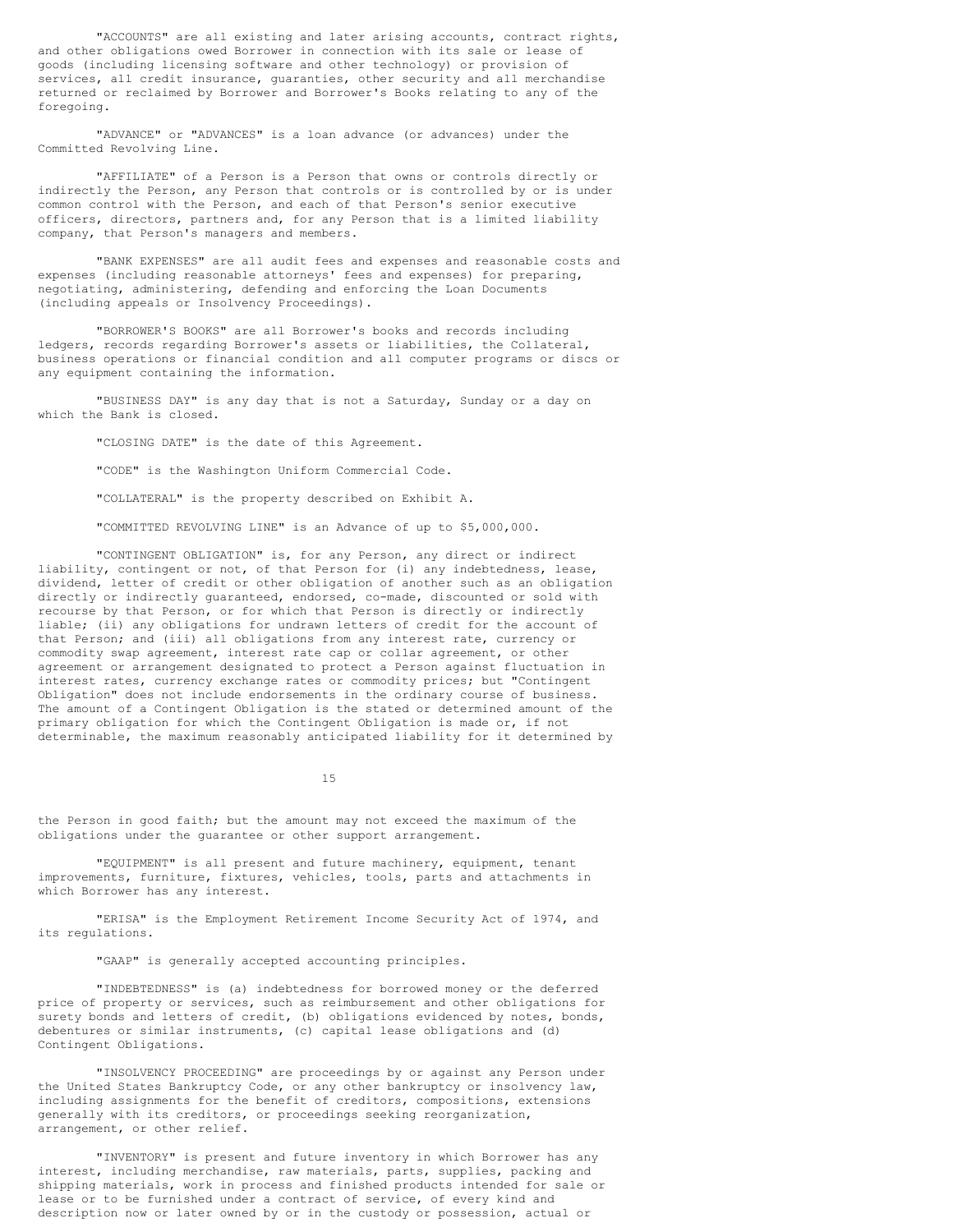constructive, of Borrower, including inventory temporarily out of its custody or possession or in transit and including returns on any accounts or other proceeds (including insurance proceeds) from the sale or disposition of any of the foregoing and any documents of title.

"INVESTMENT" is any beneficial ownership of (including stock, partnership interest or other securities) any Person, or any loan, advance or capital contribution to any Person.

"LIEN" is a mortgage, lien, deed of trust, charge, pledge, security interest or other encumbrance.

"LOAN DOCUMENTS" are, collectively, this Agreement, any note, or notes or guaranties executed by Borrower or Guarantor, and any other present or future agreement between Borrower and/or for the benefit of Bank in connection with this Agreement, all as amended, extended or restated.

"MATERIAL ADVERSE CHANGE" is defined in Section 8.3.

"OBLIGATIONS" are debts, principal, interest, Bank Expenses and other amounts Borrower owes Bank now or later, including cash management services, letters of credit and foreign exchange contracts, if any and including interest accruing after Insolvency Proceedings begin and debts, liabilities, or obligations of Borrower assigned to Bank.

"PERMITTED INDEBTEDNESS" is:

- (a) Borrower's indebtedness to Bank under this Agreement or any other Loan Document;
- (b) Indebtedness existing on the Closing Date and shown on the Schedule;
- (c) Subordinated Debt;
- (d) Indebtedness to trade creditors incurred in the ordinary course of business; and

16

- (e) Indebtedness secured by Permitted Liens.
- "PERMITTED INVESTMENTS" are:
- (a) Investments shown on the Schedule and existing on the Closing Date; and

(b) (i) marketable direct obligations issued or unconditionally guaranteed by the United States or its agency or any State maturing within 1 year from its acquisition, (ii) commercial paper maturing no more than 1 year after its creation and having the highest rating from either Standard & Poor's Corporation or Moody's Investors Service, Inc., and (iii) Bank's certificates of deposit issued maturing no more than 1 year after issue and (iv) any Investments permitted by Borrower's investment policy, as amended from time to time, provided that such investment policy has been approved by Bank.

#### "PERMITTED LIENS" are:

(a) Liens existing on the Closing Date and shown on the Schedule or arising under this Agreement or other Loan Documents;

(b) Liens for taxes, fees, assessments or other government charges or levies, either not delinquent or being contested in good faith and for which Borrower maintains adequate reserves on its Books, if they have no priority over any of Bank's security interests;

(c) Purchase money Liens (i) on Equipment acquired or held by Borrower or its Subsidiaries incurred for financing the acquisition of the Equipment, or (ii) existing on equipment when acquired, if the Lien is confined to the property and improvements and the proceeds of the equipment;

(d) Licenses or sublicenses granted in the ordinary course of Borrower's business and any interest or title of a licensor or under any license or sublicense, if the licenses and sublicenses permit granting Bank a security interest;

(e) Leases or subleases granted in the ordinary course of Borrower's business, including in connection with Borrower's leased premises or leased property;

(f) Liens incurred in the extension, renewal or refinancing of the indebtedness secured by Liens described in (a) through (c), but any extension, renewal or replacement Lien must be limited to the property encumbered by the existing Lien and the principal amount of the indebtedness may not increase.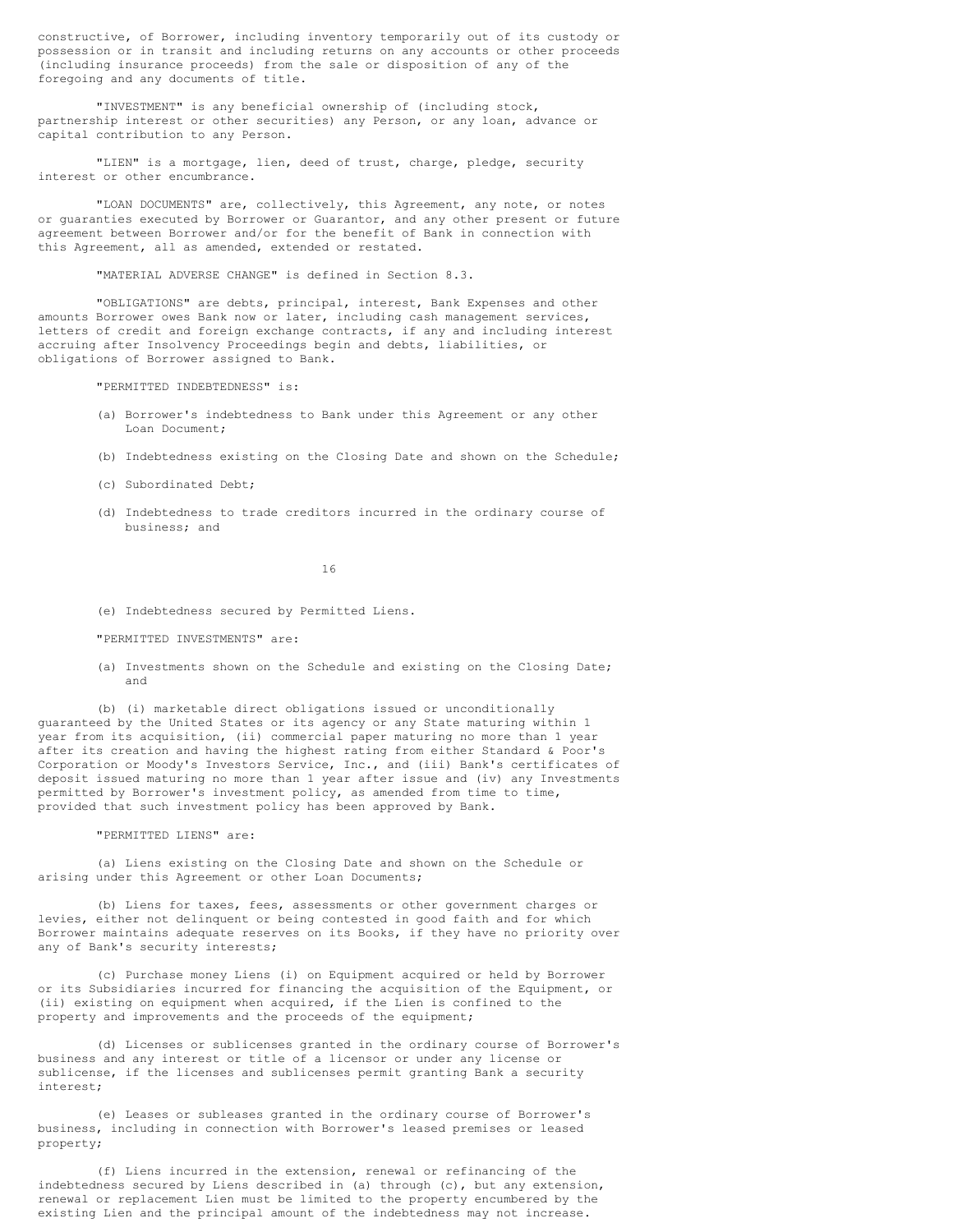"PERSON" is any individual, sole proprietorship, partnership, limited liability company, joint venture, company association, trust, unincorporated organization, association, corporation, institution, public benefit corporation, firm, joint stock company, estate, entity or government agency.

"PRIME RATE" is Bank's most recently announced "prime rate," even if it is not Bank's lowest rate.

"RESPONSIBLE OFFICER" is each of the Chief Executive Officer, the President, the Chief Financial Officer and the Controller of Borrower.

"REVOLVING MATURITY DATE" is September 6, 2001.

"SCHEDULE" is any attached schedule of exceptions.

17

"SUBORDINATED DEBT" is debt incurred by Borrower subordinated to Borrower's indebtedness owed to Bank and which is reflected in a written agreement in a manner and form acceptable to Bank and approved by Bank in writing.

"SUBSIDIARY" is for any Person, or any other business entity of which more than 50% of the voting stock or other equity interests is owned or controlled, directly or indirectly, by the Person or one or more Affiliates of the Person.

"TANGIBLE NET WORTH" is, on any date, the consolidated total assets of Borrower and its Subsidiaries minus, (i) any amounts attributable to (a) goodwill, (b) intangible items such as unamortized debt discount and expense, Patents, trade and service marks and names, Copyrights and research and development expenses except prepaid expenses, and (c) reserves not already deducted from assets, and (ii) Total Liabilities.

"TOTAL LIABILITIES" is on any day, obligations that should, under GAAP, be classified as liabilities on Borrower's consolidated balance sheet, including all Indebtedness, and current portion Subordinated Debt allowed to be paid, but excluding all other Subordinated Debt.

BORROWER:

Sonus Pharmaceuticals, Inc.

By: /s/ Richard J. Klein --------------------------- Title: Chief Financial Officer

---------------------------

#### BANK:

SILICON VALLEY BANK

By: /s/ John T. Flemming --------------------------- Title: Vice President

---------------------------

18

## EXHIBIT A

The Collateral consists of all of Borrower's right, title and interest in and to the following:

All goods and equipment now owned or hereafter acquired, including, without limitation, all machinery, fixtures, vehicles (including motor vehicles and trailers), and any interest in any of the foregoing, and all attachments, accessories, accessions, replacements, substitutions, additions, and improvements to any of the foregoing, wherever located;

All inventory, now owned or hereafter acquired, including, without limitation, all merchandise, raw materials, parts, supplies, packing and shipping materials, work in process and finished products including such inventory as is temporarily out of Borrower's custody or possession or in transit and including any returns upon any accounts or other proceeds, including insurance proceeds, resulting from the sale or disposition of any of the foregoing and any documents of title representing any of the above;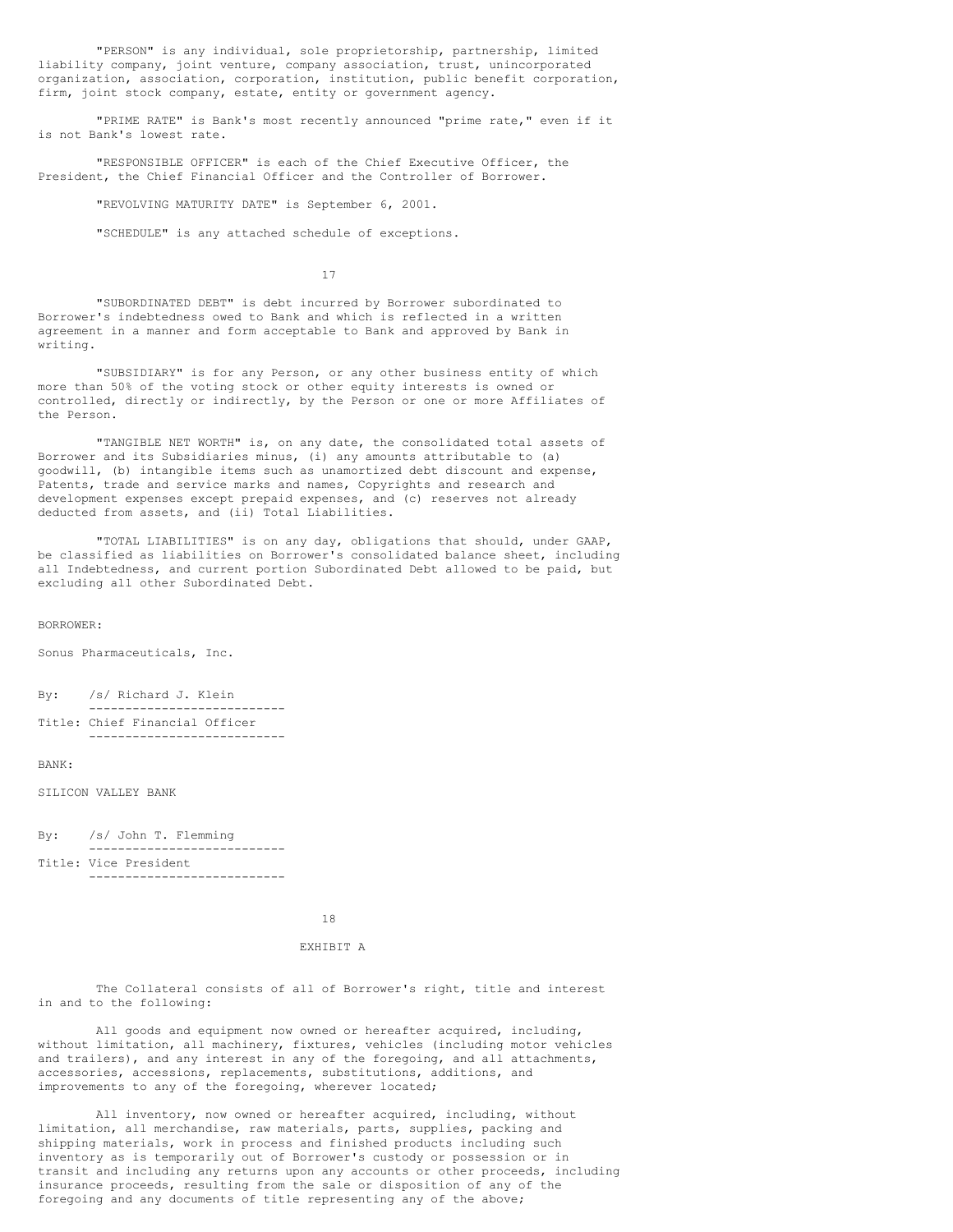All contract rights and general intangibles now owned or hereafter acquired, including, without limitation, goodwill, trademarks, servicemarks, trade styles, trade names, patents, patent applications, leases, license agreements, franchise agreements, blueprints, drawings, purchase orders, customer lists, route lists, infringements, claims, computer programs, computer discs, computer tapes, literature, reports, catalogs, design rights, income tax refunds, payments of insurance and rights to payment of any kind;

All now existing and hereafter arising accounts, contract rights, royalties, license rights and all other forms of obligations owing to Borrower arising out of the sale or lease of goods, the licensing of technology or the rendering of services by Borrower, whether or not earned by performance, and any and all credit insurance, guaranties, and other security therefor, as well as all merchandise returned to or reclaimed by Borrower;

All documents, cash, deposit accounts, securities, securities entitlements, securities accounts, investment property, financial assets, letters of credit, certificates of deposit, instruments and chattel paper now owned or hereafter acquired and Borrower's Books relating to the foregoing;

All copyright rights, copyright applications, copyright registrations and like protections in each work of authorship and derivative work thereof, whether published or unpublished, now owned or hereafter acquired; all trade secret rights, including all rights to unpatented inventions, know-how, operating manuals, license rights and agreements and confidential information, now owned or hereafter acquired; all mask work or similar rights available for the protection of semiconductor chips, now owned or hereafter acquired; all claims for damages by way of any past, present and future infringement of any of the foregoing; and

All Borrower's Books relating to the foregoing and any and all claims, rights and interests in any of the above and all substitutions for, additions and accessions to and proceeds thereof.

Notwithstanding the foregoing, the Collateral shall not be deemed to include any copyrights, copyright applications, copyright registration and like protection in each work of authorship and derivative work thereof, whether published or unpublished, now owned or hereafter acquired; any patents, patent applications and like protections including without limitation improvements, divisions, continuations, renewals, reissues, extensions and continuations-in-part of the same, trademarks, servicemarks and applications therefor, whether registered or not, and the goodwill of the business of Borrower connected with and symbolized by such trademarks, any trade secret rights, including any rights to unpatented inventions, know-how, operating manuals, license rights and agreements and confidential information, now owned or hereafter acquired; or any claims for damage by way of any past, present and future infringement of any of the foregoing (collectively, the "Intellectual Property"), except that the Collateral shall include the proceeds of all the Intellectual Property that are accounts, (i.e. accounts receivable) of Borrower, or general intangibles consisting of rights to payment, if a judicial authority (including a U.S. Bankruptcy Court) holds that a security interest in the underlying Intellectual Property is necessary to have a security interest in such accounts and general intangibles of Borrower that are proceeds of the

Intellectual Property, then the Collateral shall automatically, and effective as of the Closing Date, include the Intellectual Property to the extent necessary to permit perfection of Bank's security interest in such accounts and general intangibles of Borrower that are proceeds of the Intellectual Property.)

Borrower and Bank are parties to that certain Negative Pledge Agreement, whereby Borrower, in connection with Bank's loan or loans to Borrower, has agreed, among other things, not to sell, transfer, assign, mortgage, pledge, lease grant a security interest in, or encumber any of its Intellectual Property, excluding the sale of licenses in the ordinary course of business, without Bank's prior written consent.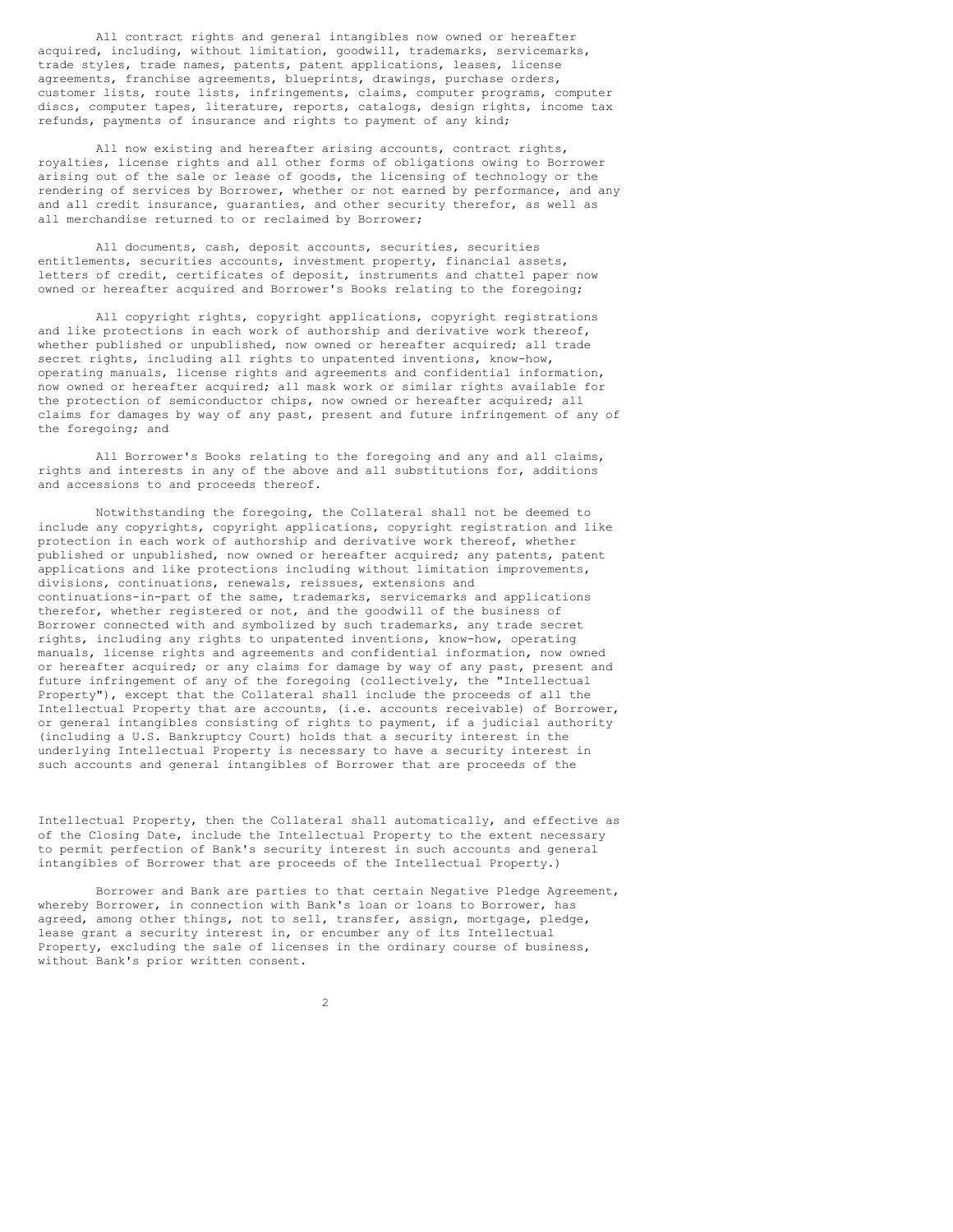October 25, 2000

Richard J. Klein c/o SONUS Pharmaceuticals, Inc. 22026 20th Avenue S.E. Bothell, Washington 98021

## Re: Change In Control Agreement

## Dear Rick:

In consideration of your continued employment with SONUS Pharmaceuticals, Inc., a Delaware corporation (the "Company"), this letter agreement (the "Agreement") sets forth the compensation and benefits you will be entitled to receive in the event your employment terminates in connection with a change in control of the Company under the conditions described below. This Agreement takes effect on the date set forth above.

## 1. TERMINATION OF EMPLOYMENT.

1.1. During the term of this Agreement, you will be entitled to the benefits provided in Section 2 of this Agreement in the event (A) a Change in Control has occurred; and (B) (i) you terminate your employment with the Company for Good Reason within 12 months following the Change of Control, or (ii) the Company terminates your employment for reasons other than Cause, Disability, or your death within 12 months following the Change of Control, provided you fulfill your obligations under this Agreement.

1.2 For purposes of this Agreement, the term "Change in Control" shall mean (i) a sale of fifty percent (50%) or more of the outstanding shares of common stock of the Company; (ii) a sale of all or substantially all of the assets of the Company, or (iii) a merger, consolidation or reorganization whereby the stockholders of the Company immediately prior to the consummation of such merger, consolidation or reorganization own less than fifty percent (50%) of the outstanding shares of common stock immediately following the consummation of the merger, consolidation or reorganization.

1.3. For purposes of this Agreement, the term "Good Reason" shall mean any of the following, if done without your consent:

1.3.1. A substantial diminution in your duties and responsibilities to a level substantially beneath that of your duties and responsibilities at the outset of your employment under this Agreement other than actions that are not taken in bad faith and are remedied by the Company within thirty days after written notice by you;

1.3.2. A reduction by the Company in your current annual base salary unless such reduction is attributable to an across the board salary reduction for all of management personnel of the Company and then only if the percentage of your reduction is (i) not greater than 20%, and (ii) no greater than that of the other management personnel;

1.3.3. The Company requires the relocation of your base of employment outside the Seattle, Washington metropolitan area;

1.3.4. A material breach by the Company of any of the terms and provisions of this Agreement, which is not cured within 30 days of written notice by you of such breach; or

1.3.5. The failure of the Company to obtain a satisfactory agreement from any successor in a Change of Control to assume and agree to perform this Agreement, as contemplated in Section 6 hereof.

1.4 For purposes of this Agreement, the term "Cause" shall mean any of the following: (i) your willful and continued failure or refusal to perform your duties with the Company; (b) your willfully engaging in gross misconduct injurious to the Company; (c) your being convicted or pleading guilty or nolo contendere to any misdemeanor involving moral turpitude or to any felony; (d) your having materially breached any provision of this Agreement, or any agreement concerning confidentiality or ownership of inventions with the Company and failed to cure such breach to the reasonable satisfaction of the Company promptly after receiving written notice of breach if such cure is possible.

1.5. For purposes of this Agreement, the term "Disability" shall mean your inability to perform the essential functions of your position due to any physical or mental illness even with reasonable accommodation to the extent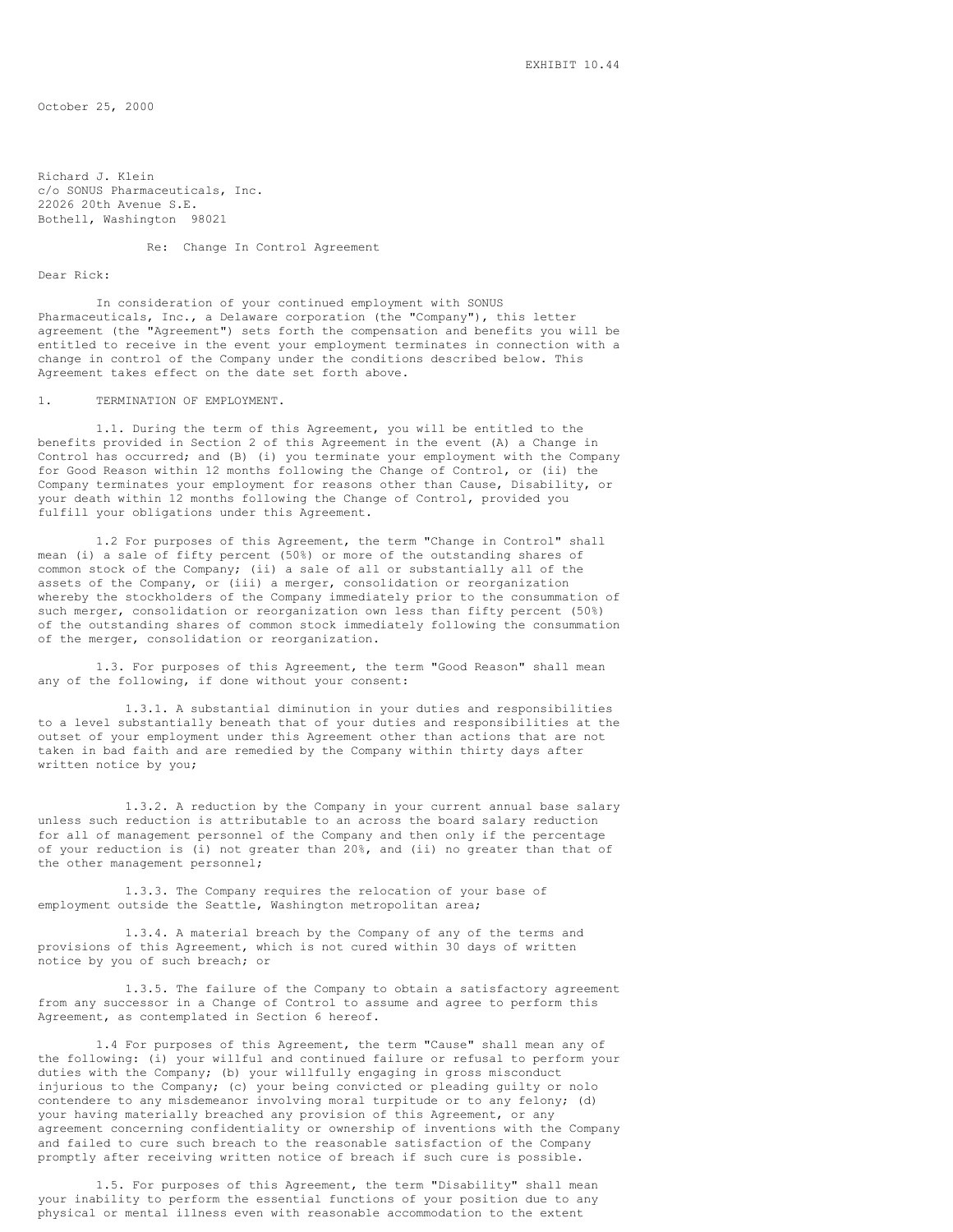required by law, for any period of six months in the aggregate during any twelve months, provided the Company has given you a written demand to return to your fill time duties.

1.6 Any termination of employment by you or by the Company pursuant to this Agreement shall be communicated by written Notice of Termination indicating the termination provision in this Agreement relied upon, if any. For purposes of this Agreement, the "Date of Termination" shall mean the date specified in the Notice of Termination which shall not be earlier than ten (10) business days after the date on the Notice of Termination is given.

## 2. COMPENSATION UPON TERMINATION.

2.1. If your employment shall be terminated and you are entitled to benefits under Section 1 of this Agreement then, except as provided in Subsection 2.2, you shall receive the following benefits:

2.1.1. the Company shall pay to you in a lump sum within ten days following the Date of Termination (a) your base salary unpaid through the Date of Termination at the rate in effect as of the time of Notice of Termination and (b) an amount equal to the value as of the Date

 $\overline{2}$ 

of Termination of the deferred portion of any bonus which has been declared but is unpaid under any incentive compensation plan or program of the Company then in effect;

2.1.2. the Company shall pay to you as severance pay in a lump sum within thirty days following the Date of Termination an amount equal to your highest annual base salary in effect any time during the twelve (12) month period prior to the Date of Termination; and

2.1.3. the Company shall maintain in full force and effect, for the continued benefit of you for one year after the Date of Termination, or, if sooner, until you are employed in a full-time capacity by another employer, all non-cash health and welfare plans and programs (excluding 401(k) or any employee bonus plans and programs or retirement plans or programs) in which you participated immediately prior to the Date of Termination provided that your continued participation is permissible under the general terms and provisions of such plans and programs. In the event that your participation in any such plan or program is barred, the Company shall arrange to provide you with benefits substantially similar to those which you are entitled to receive under such plans and programs at no cost to you. At the end of the period of coverage, you shall have the option to have assigned to you at no cost and with no apportionment of prepaid premiums, any assignable insurance policy owned by the Company and relating to specifically to you.

2.2. Notwithstanding Section 1, the respective obligations of, and benefits afforded to, the Company and you as provided in this Section 2, shall survive termination of this Agreement.

2.3. No compensation or benefits shall be due under this Agreement in the event your employment is terminated by you or the Company in circumstances other than those described in Section 1.1, including but not limited to a termination by you for any reason other than Good Reason, a termination by the Company for Cause, disability, or death, or any termination that does not occur within twelve months following a Change in Control.

2.4. To the extent that any or all of the payments and benefits provided for in this Agreement constitute "parachute payments" within the meaning of Section 280G of the Internal Revenue Code (the "Code") and, but for this Section 2.4 would be subject to the excise tax imposed by Section 4999 of the Code, the aggregate amount of such payments and benefits shall be reduced such that the present value thereof (as determined under the Code and applicable regulations) is equal to 2.99 times the Executive's "base amount" (as defined in the Code). The determination of any reduction of any payment or benefits under Section 2 pursuant to the foregoing provision shall be made by a nationally recognized public accounting firm chosen by the Company in good faith, and such determination shall be conclusive and binding on the Company and you.

3. OTHER BENEFITS.

In the event you are entitled to any compensation or benefits under this Agreement, you shall not be entitled to any other severance compensation or benefits under any other policy or agreement with the Company.

3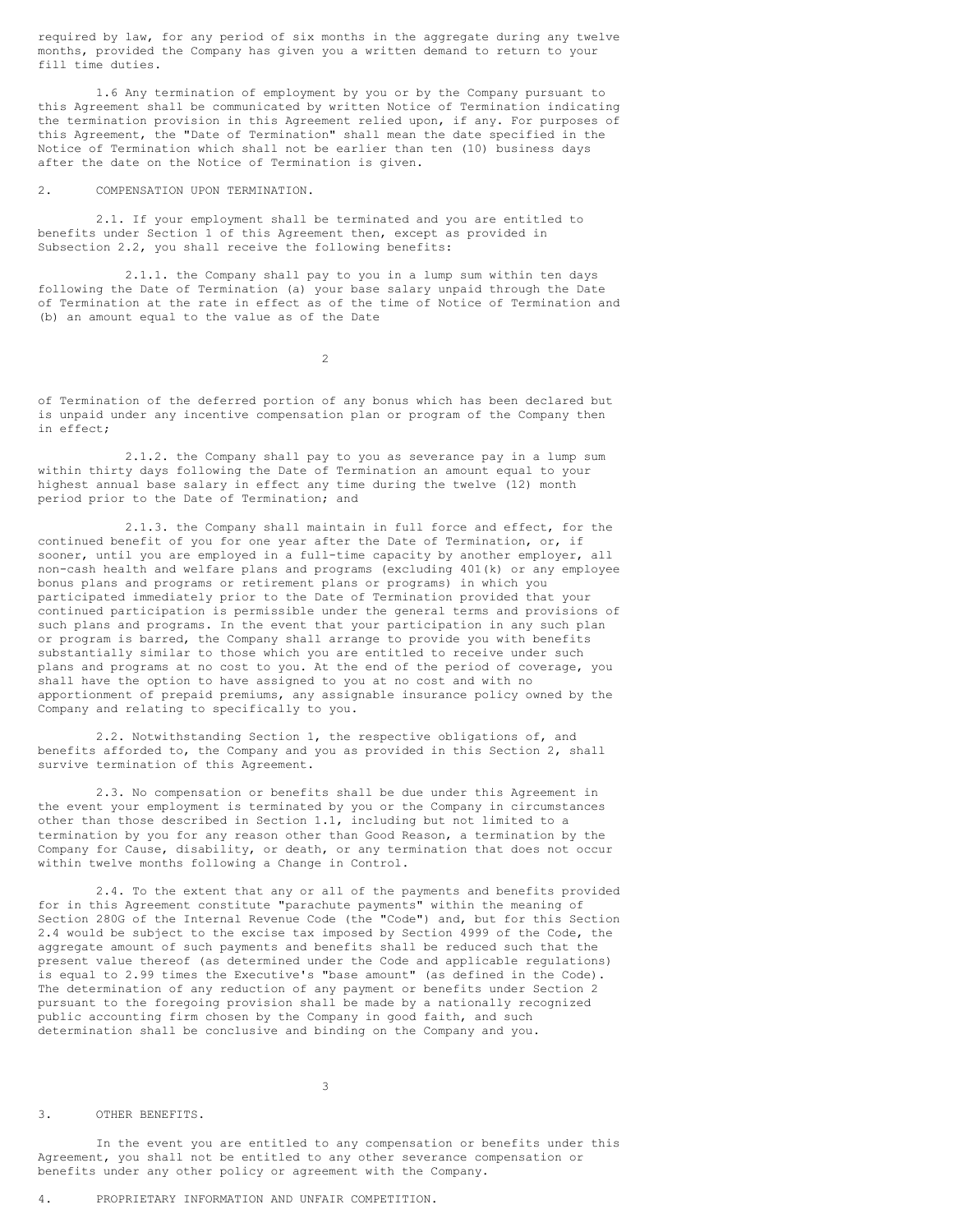4.1 You acknowledge that in the course of your employment with the Company, you will be entrusted with access to extensive confidential information of the Company concerning its products and service, methods of manufacture, research and development, know-how, patents, copyrights, trademarks, and other proprietary data, as well as the identity, needs, and preferences of its customers and prospects, all of which the Company considers its legally protected trade secrets and intellectual property. You further acknowledge the highly competitive nature of the business of the Company, and the fact that unauthorized disclosure or use of such trade secrets and intellectual property would be inevitable if you were to compete with the Company or solicit competing business from its prospects and customers. You therefore agree as follows:

4.2 Commencing on the Date of Termination, and ending one year thereafter (the "Non-Compete Period"), you will not provide goods or services to or become an employee, owner (except for passive investments of not more than three percent of the outstanding shares of, or any other equity interest in, any company or entity listed or traded on a national securities exchange or in an over-the-counter securities market), officer, agent, consultant, advisor or director of any firm or person in any geographic area which competes in the "Business". For purposes of this Agreement, the term "Business" shall mean the research, design, development, manufacture, sale or distribution of (i) ultrasound contrast agents, (ii) drug delivery products using Vitamin E technology, or (iii) blood substitute products using flurocarbon technology.

4.3 During the Non-Compete Period, you will not directly or indirectly induce any employee of the Company or any of its affiliates to engage in any activity in which you are prohibited from engaging by paragraph 5.1 above, or to terminate such employee's employment with the Company, or any of its affiliates, and will not directly or indirectly employ or offer employment to any person who was employed by the Company or any of its affiliates unless such person shall cease to be employed by the Company or any of its affiliates for a period of at least 12 months; provided, however, that this provision shall not apply to any person who is no longer an employee of the Company or any of its affiliates as of a result of actions taken by the Company or its affiliates.

4.4 During the Non-Compete Period, you will refrain from making any statement which has the effect of demeaning the name or the business reputation of the Company or its subsidiaries or affiliates, or any officer or employee thereof, or which materially adversely effects the best interests (economic or otherwise) of the Company, its subsidiaries or affiliates.

4.5. It is expressly understood and agreed that although you and the Company consider the restrictions contained in this Section 5 to be reasonable, if a final judicial

4

determination is made by a court of jurisdiction that the time or territory or any other restriction contained in this Agreement is an unenforceable restriction against you, provisions of this Agreement shall not be rendered void, but shall be deemed amended to apply to such maximum time and territory and to such maximum extent as such court may judicially determine or indicate to be enforceable. Alternatively, if any court of competent jurisdiction finds that any restriction contained in this Agreement is unenforceable, and such restriction cannot be amended so as to make it enforceable, such finding shall not effect the enforceability of any of the other restriction contained herein.

5. MISCELLANEOUS.

Any payment required under this Agreement shall be subject to all requirements of the law with regard to withholding, filing, making of reports and the like, and the Company shall use its commercially reasonable best efforts to satisfy promptly all such requirements. No provisions of this Agreement may be modified, waived or discharged unless such waiver, modification or discharge is agreed to in a writing signed by both parties. The validity, interpretation, construction and performance of this Agreement shall be governed by the law of the State of Delaware.

6. SUCCESSORS AND ASSIGNMENT.

This agreement and all of your rights thereunder shall inure to the benefit of and be enforceable by your personal or legal representatives, executors, administrators, successors, heirs, distributees, devisees and legatees. Except as expressly provided in this Agreement, this Agreement is personal to you and may not be assigned to you. If you should die while any amounts would still be payable to you hereunder if you had continued to live, all such amounts, unless otherwise provided herein, shall be paid in accordance with the terms of this Agreement to your devisee, legatee, or other designee or, if there be no such designee, to your estate. This Agreement shall be binding upon any successor to the Company (whether direct or indirect, by purchase, merger, consolidation or otherwise) to all or substantially all of the business and/or assets of the Company.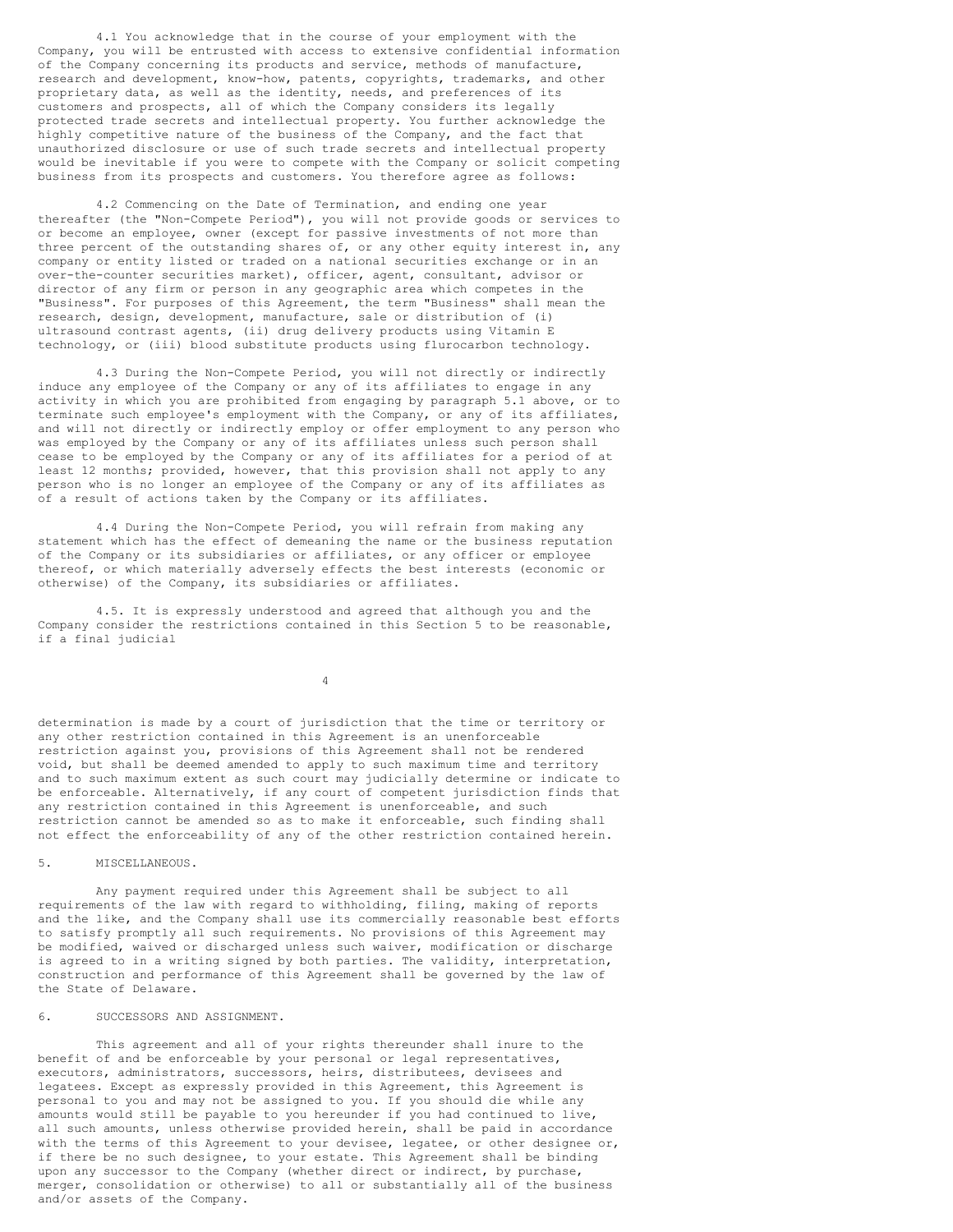#### 7. TERM OF AGREEMENT.

This Agreement shall commence as of the date of this Agreement and shall terminate on the earliest of (i) three (3) years from the date of this Agreement, (ii) the termination of your employment by the Company for Cause, Disability or death; (iii) your termination of employment other than for Good Reason or (iv) your reaching age 65.

5

## 8. NO GUARANTEE OF CONTINUED EMPLOYMENT.

This Agreement is intended solely to provide you with certain compensation and benefits in the event your employment terminates in the circumstances described in Section 1.1. Nothing in this Agreement constitutes or implies any specific term of employment. You acknowledge and agree that your employment with the Company can be terminated by you or the Company at any time with or without cause or prior warning. Nothing in this Agreement limits or supercedes any other agreements between you and the Company concerning confidentiality or ownership of intellectual property.

#### 9. MEDIATION.

In the event that the Company terminates you for Cause and you dispute its right to do so or you claim that your are entitled to terminate your employment for Good Reason and the Company disputes your right to do so, a mediator acceptable to you and the Company will be appointed within ten (10) days to assist in reaching a mutually satisfactory resolution but will have no authority to issue a binding decision. Such mediation must be concluded within 60 days of the date of termination or claim to termination. Should such mediation fail to reach an acceptable conclusion and you are successful in any litigation or settlement that issues from such dispute, you shall be entitled to receive from the Company all of the expenses incurred by you in connection with any such dispute including reasonable attorney's fees.

If this Agreement is acceptable to you, kindly sign and return to the Company the enclosed copy of this letter.

Sincerely,

SONUS Pharmaceuticals, Inc.

By: /s/ Michael A. Martino -----------------------------

AGREED AND ACCEPTED:

/s/ Richard J. Klein - ----------------------------- Richard J. Klein

Dated: October 25, 2000